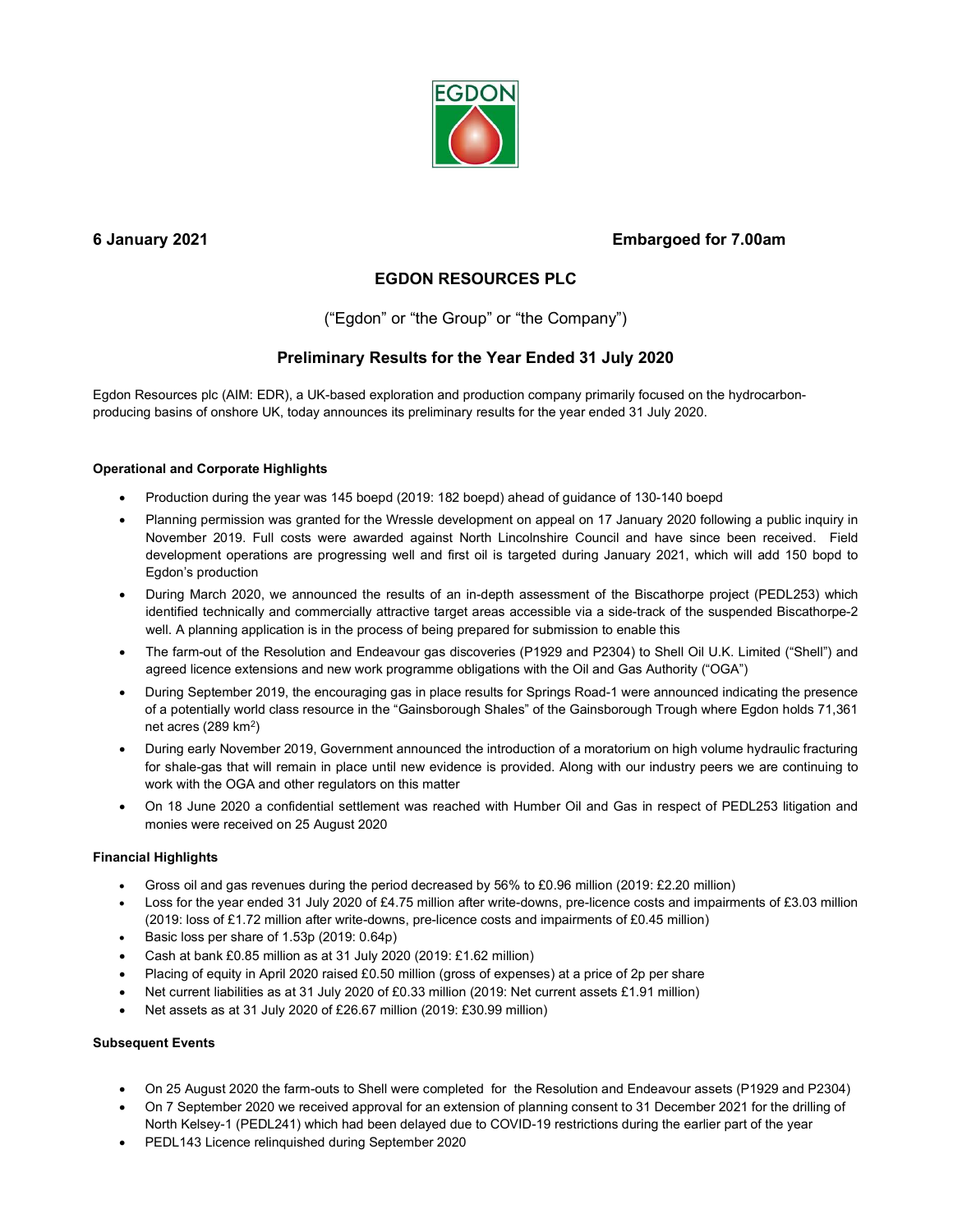- On 26 November 2020 Egdon announced that it had entered into a £1.00 million loan facility with Union Jack Oil plc
- On 5 January 2021 Egdon finalised the documentation for £1.05 million convertible loan notes with a concert party of Petrichor Holdings BV. The transaction, which will require a whitewash, is subject to shareholder approval through a vote by independent shareholders at a General Meeting to be held on 22 January 2021
- Egdon has been advised by Shell that the Resolution 3D seismic survey is now planned for February 2022, subject to approval by the OGA of an amendment to the licence obligations

# **Outlook**

- Continuing to carefully manage costs and cash through the current challenging operating environment
- Finalising the development of the Wressle oil field for production start-up in January 2021
- Progressing the planning application for a Biscathorpe-2 side-track well to be drilled in 2021 and where we may look to secure a partial farm-out
- Progressing a farm-out of North Kelsey-1 for drilling in 2021
- Progressing the acquisition of the 3D seismic survey over the Resolution and Endeavour gas discoveries in February 2022
- Streamlining the portfolio to concentrate on a smaller number of key assets whilst maintaining our position in core unconventional assets
- Subject to lifting of the current moratorium on hydraulic fracturing operations for shale-gas, progressing the planning and permitting for the drilling and subsequent testing of the Springs Road-2 well
- Reviewing the Energy Transition opportunities within the current portfolio, including repurposing of existing wells for geothermal energy

### Audiocast

An audiocast of the Results Presentation will be available to view via the following link from 09.30:

https://webcasting.buchanan.uk.com/broadcast/5ff32185c627bb518d53146d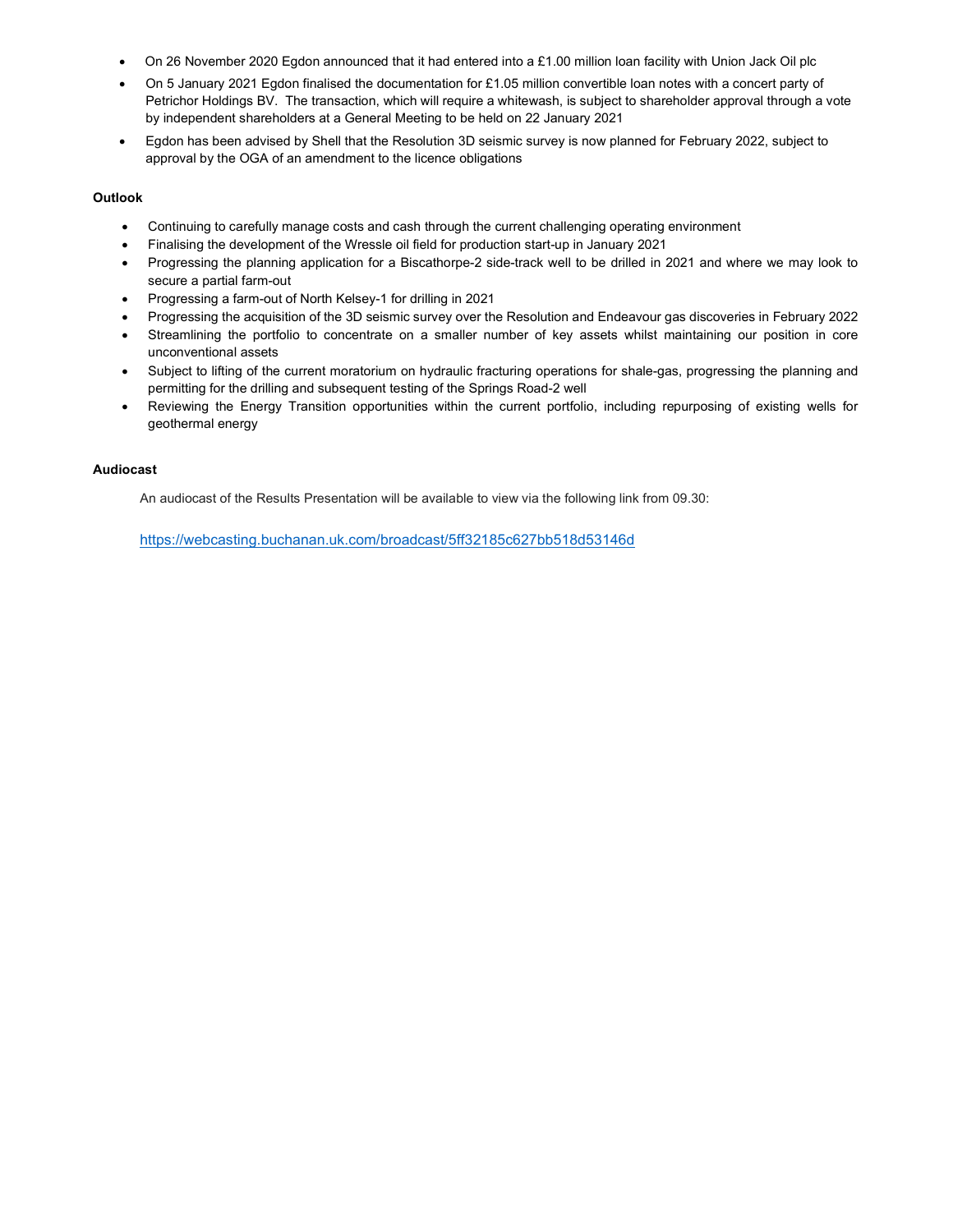# CHAIRMAN'S STATEMENT

I can report on the results for the year ended 31 July 2020, a period which has seen unprecedented challenges for individuals and businesses alike as we respond to COVID-19, a national and international public health emergency, which has impacted all aspects of our lives.

As the scale of the COVID-19 pandemic became evident, the initial focus and primary concern for the Company was, and remains, the health and safety of our employees, contractors, and other stakeholders. In this regard, Egdon's office-based employees have been working from home since March 2020. We have established procedures and plans to ensure the continued safe operation of our production sites whilst adapting our operations to enable and implement social distancing. Oil and gas workers are classified as 'key workers', recognising the importance of maintaining oil and gas supply to meet the UK's energy demands, and our production operations have been unaffected.

However, the impact on demand for oil and gas caused by the worldwide "lockdown" has had a severe impact on commodity prices which has adversely impacted our revenues and profitability. As such we have taken measures to reduce our costs, with all employees and Directors taking a temporary 20% salary reduction and by maintaining a strong focus on cost-control across our business. We plan to be in a position to benefit and prosper as the UK and world economy emerges from the current crisis.

Despite these highly challenging headwinds the Company has continued to make progress in a number of key strategic areas and continues to adapt its business to operate in the "new normal".

# **Key Events**

Key events since the start of the year were;

- a) Production during the period, from Ceres, Keddington and Fiskerton Airfield, was 145 boepd (2019: 182 boepd) ahead of guidance of 130-140 boepd.
- b) During September 2019, the encouraging gas in place estimates for Springs Road-1 were announced indicating the presence of a potentially world class resource in the "Gainsborough Shales" of the Gainsborough Trough where Egdon holds 71,361 net acres (289 km<sup>2</sup>).
- c) During early November 2019, the Government announced the introduction of a moratorium on high volume hydraulic fracturing for shale-gas, that will remain in place until new evidence is provided. Along with our industry peers we are continuing to work with the OGA and other regulators on this matter.
- d) Planning permission was granted for the Wressle development on appeal on 17 January 2020 following a public inquiry in November 2019. Full costs were awarded against North Lincolnshire Council and have been received. Field development operations are progressing well and first oil is targeted during January 2021, which will add 150 bopd to Egdon's production.
- e) During March 2020, we announced the results of an in-depth assessment of the Biscathorpe project (PEDL253) which identified technically and commercially attractive target areas accessible via a side-track of the suspended Biscathorpe-2 well. A planning application is in the process of being prepared for submission to enable this.
- f) On 18 June 2020 a confidential settlement was reached with Humber Oil and Gas in respect of PEDL253 litigation and monies were received on 25 August 2020.
- g) Post year-end Egdon completed the farm-out of the Resolution and Endeavour gas discoveries (P1929 and P2304) to Shell Oil U.K. Limited ("Shell") and agreed licence extensions and new work programme obligations with the OGA. We now look forward to the acquisition of 3-D seismic during February 2022.
- h) Post year-end on 7 September 2020 we received approval for an extension of planning consent to 31 December 2021 for the drilling of North Kelsey-1 (PEDL241) which had been delayed due to COVID-19 restrictions during the earlier part of the year.

### Financial and Statutory Information

Revenue from oil and gas production during the Period was £0.96 million (2019: £2.20 million). The reduction in revenues was driven by a 20% decline in overall production (2020: 53,070 boe against 2019: 66,430 boe) and a 58% reduction in realised price per boe due to the unprecedented low gas price seen during the period and the collapse in oil price in response to the COVID-19 pandemic (2020: \$18.08 boe against 2019: \$42.60/boe).

The Group recorded a net loss of £4.75 million for the Period, (2019: loss of £1.72 million). This included impairments totalling £2.84 million (2019: £0.41 million).

Impairments of £2.191 million were made at our interims to Ceres, Dukes Wood/Kirklington and certain non-core unconventional licences (PEDL001, PEDL130, PEDL202, EXL253 and PEDL039). PEDL143 was relinquished during September 2020 with an additional write-down of £0.64 million recognised. The operating loss, calculated as gross loss less administration expenses, plus other operating income, before impairments was £1.79 million (2019: £1.26 million).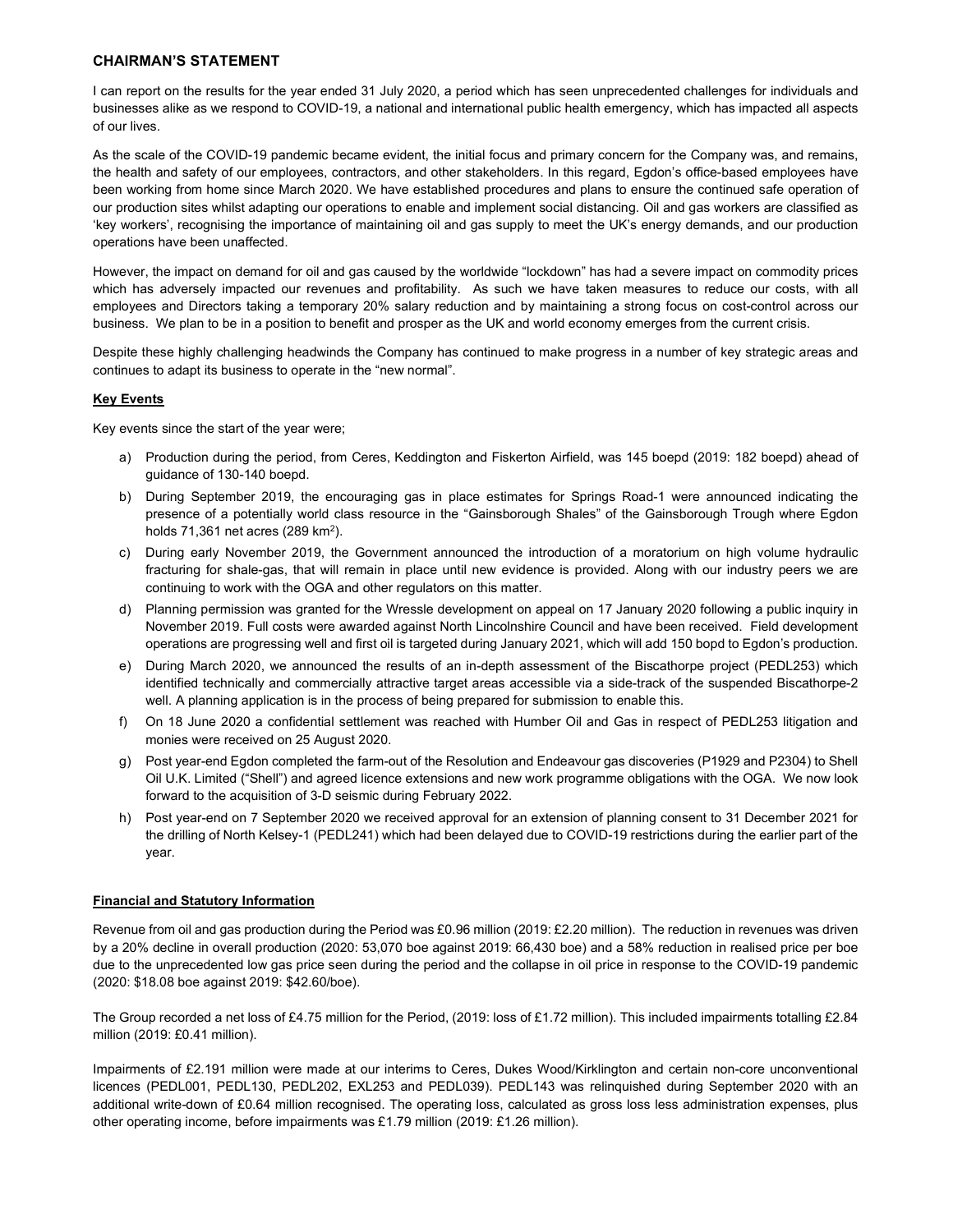The Group continues to focus on managing cash resources and at the end of the Period had cash and cash equivalents of £0.85 million (2019: £1.62 million) and net current liabilities of £0.33 million (2019: net current assets of £1.91 million). The Company raised £0.50 million (gross) via a placing of shares in April 2020. In November 2020, Egdon secured a £1.00 million loan facility from Union Jack Oil plc. The loan has a term of 18 months with an interest rate of 11% per annum and is secured against a 25% interest in the Wressle project. On 5 January 2021, Egdon finalised the documentation for £1.05 million convertible loan notes with a concert party of Petrichor Holdings BV. The transaction, which will require a whitewash, is subject to shareholder approval through a vote by independent shareholders at a General Meeting to be held on 22 January 2021.

The loss per share for the period was 1.53p (2019: loss of 0.64p).

In line with last year, the Directors do not recommend the payment of a dividend.

# **Strategy**

Our strategy has three main objectives; maximising production rates, revenues and profitability from our producing assets; adding additional reserves and revenues through an active drilling programme; and technically de-risking our substantial Northern England unconventional resource portfolio.

The current low oil and gas price environment makes our existing late life producing assets marginal or uneconomic and, as such, we have continued to focus on reducing costs and on progressing near term high impact projects such as Wressle and Biscathorpe. Progress in developing our unconventional resources in Northern England has been impacted by the current moratorium which is discussed below.

# Political and Regulatory

With our material shale-gas portfolio, Egdon was adversely impacted in November 2019 by the Government's imposition, prior to the last election, of a moratorium on high volume hydraulic fracturing for shale-gas, introduced in response to induced seismicity at the Preston New Road well site in Lancashire. Lifting of the moratorium will require new evidence to demonstrate that operations can be undertaken without unacceptable levels of induced seismicity. Each basin and site is different and the Gainsborough Trough, where Egdon holds its core licences, is characterised by its simple structure and limited faulting. Egdon along with its industry peers continues to be committed to working closely with the OGA and other regulators to demonstrate that we can operate safely and in an environmentally responsible manner, and we remain confident of doing so by adopting a rigorous scientific approach.

Notwithstanding the current moratorium, highly positive results from Springs Road-1, coupled with production of the first UK shalegas at Preston New Road begin to confirm that a potentially world class gas resource is present onshore UK.

The UK is committed by law to reaching "net zero" carbon emissions by 2050. The public narrative around this tends to be the demonisation of oil and gas with renewables fully displacing the use of fossil fuels. However, the Climate Change Committee ("CCC") in its December 2020 report again highlighted the need for an energy mix in the UK. It is a fact that in the period through to 2050 the UK cannot rely on renewables alone for all energy needs and that there will be a continuing need for oil and gas. In particular the need for natural gas for the production of hydrogen is vital as hydrogen is expected to be an increasingly important fuel for domestic heating and industrial use.

Given the predicted sharp decline in the UK Continental Shelf ("UKCS") production, the UK would continue to have a gas import dependency under most scenarios in the period to 2050 and beyond. The results of various studies demonstrate that UK sourced shale-gas would have significantly lower (up to 75% lower) pre-combustion carbon emissions than gas imported via LNG or longdistance pipelines. So, UK shale-gas could be an important part of the energy transition to the UK moving to a "net zero" economy. The national and local benefits of an indigenous supply of shale-gas are clearly evident and even more compelling in the context of a post-COVID-19 recovery, with a positive impact on the balance of payments, tax, business rates and employment. Without indigenous shale-gas, the UK will simply offshore its emissions, employment, and fiscal benefits.

# Asset Portfolio

Egdon held interests in 42 licences (2019: 44 licences) in the UK at year end with exposure to the full cycle of opportunities from exploration through to development and production. The Egdon website (www.egdon-resources.com) provides further details of all assets and operations and Egdon's key assets are discussed more fully in the Operating Review below.

The Company will maintain its current focus on the highest potential projects whilst divesting its non-core assets.

The portfolio of conventional resource assets provides potential for growth via exploration and appraisal drilling and the Company continues to progress the best opportunities. The pace of exploration drilling activity is in part dependent upon successful farm-outs as the Company carefully looks to balance financial exposure and technical risk. Partly dependent upon securing a further farm-out, Egdon hopes to drill a side-track at Biscathorpe-2 and a new well on the North Kelsey prospect during 2021, where planning was extended for a further 12 months to 31 December 2021 post year end in September 2020.

The Company continues to review options for additional drilling at the Keddington oil field and for restoration of production at Waddock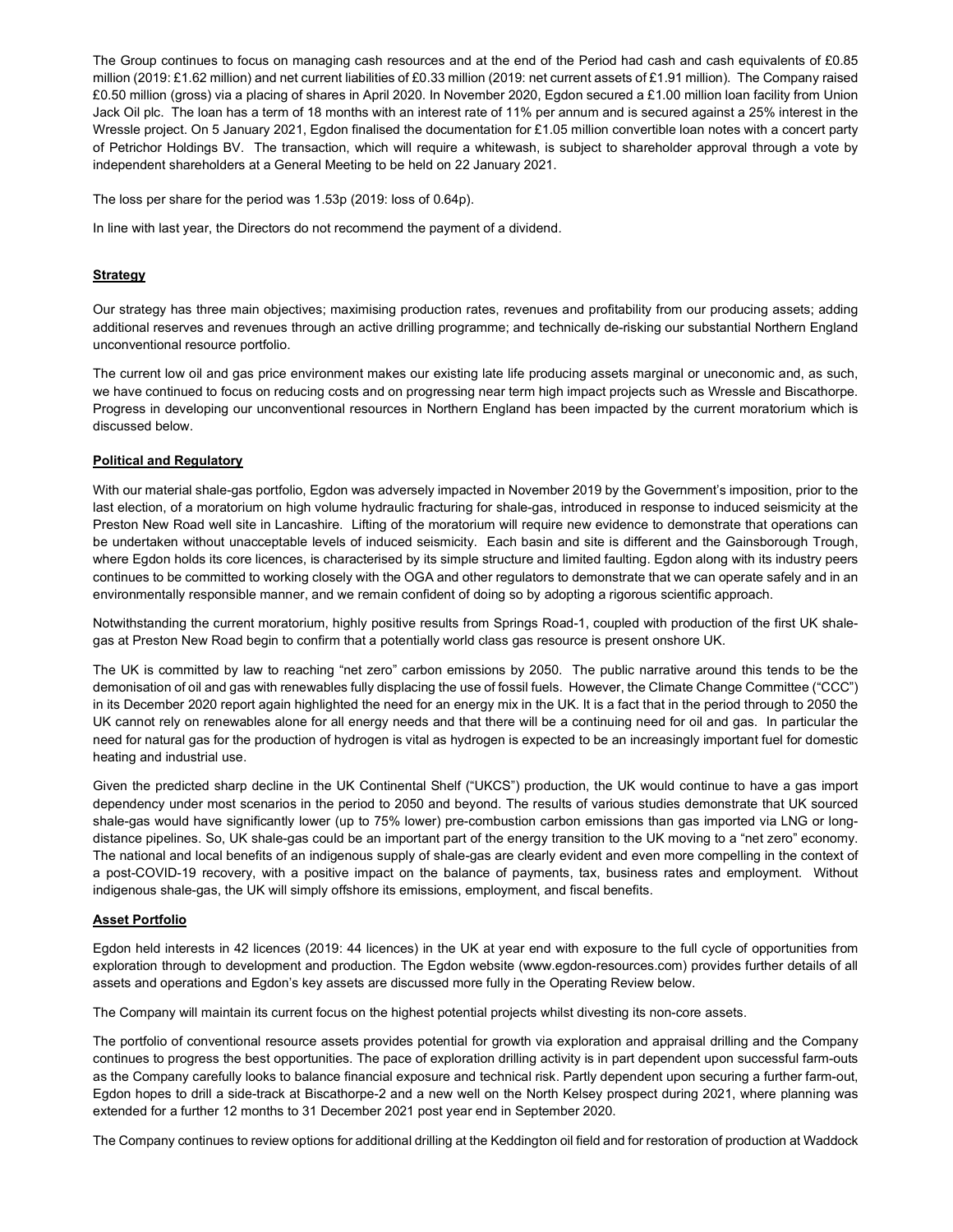Cross and Kirkleatham. It is likely that Dukes Wood/Kirklington will be restored with options for repurposing the wells for geothermal use, currently being investigated.

Having tripled Egdon's unconventional resources acreage in the period 2014 to 2017 to c. 186,600 net acres (755 km<sup>2</sup>) the Group has paused from further acreage growth to concentrate on improving its technical understanding of the play and refocusing on the highest potential licences whilst work continues on the lifting of the moratorium. Licences PEDL001, PEDL130, PEDL202, EXL253 and PEDL039 have been impaired during the period and the farm-in to PL161/162 has lapsed, reducing net acreage to 164,280 acres and independently assessed mean volume of undiscovered Gas Initially In Place ("GIIP") to 47.6 trillion cubic feet ("TCF") (from 50.9 TCF). This still represents a highly material resource. The primary focus remains the Gainsborough Trough where Springs Road-1 was drilled.

# **Outlook**

The expected start of production at Wressle during late January 2021 will transform Egdon's production and cash-flow. Production guidance for the first half of the financial year 2020-21 is 100 boepd and 200 boepd for the second half of the year resulting in full year guidance of 140-150 boepd.

The historically low gas price seen over the last winter and continuing through the summer of 2020 has seen a recovery in recent months and is expected to return to more normal levels during the coming winter period. Oil prices have recovered from the lows seen at the onset of the COVID-19 pandemic, but are expected to remain strongly linked to worldwide economic activity levels.

Operationally, in the short-term we will continue to focus on high impact projects within our conventional resource portfolio whilst working with the industry to demonstrate to the OGA and other regulators that we can operate safely to deliver lower emission UK gas to the market.

Our key activities and focus for the coming year will be:

- Continuing to carefully manage costs and cash through the current challenging operating environment
- Finalising the development of the Wressle oil field for production start-up in January 2021
- Progressing the planning application for a Biscathorpe-2 side-track well to be drilled in 2021 and where we may look to secure a partial farm-out
- Progressing a farm-out of North Kelsey-1 for drilling in 2021
- Streamlining the conventional resource portfolio to concentrate on a smaller number of key assets whilst maintaining our position in core unconventional resource assets
- Progressing the acquisition of the 3-D seismic survey over the Resolution and Endeavour gas discoveries in February 2022
- Subject to lifting of the current moratorium on hydraulic fracturing operations for shale-gas, progressing the planning and permitting for the drilling and subsequent testing of the Springs Road-2 well
- Reviewing the Energy Transition opportunities within the current portfolio, including repurposing of existing wells for geothermal energy

Despite the unprecedented challenges experienced during the year, the fundamentals of the business are robust with the Company having a range of high potential assets in both the conventional hydrocarbon resource and nascent shale-gas sectors.

The Company is focused on reducing costs and expenditure and on progressing key near term cash generative projects such as Wressle. We will continue to keep activity under review in light of the current circumstances and position the Company for growth once normality returns.

We will also continue to review opportunities in the energy space that leverage our expertise with a focus on projects with near term predictable cash flows, opportunities to reduce costs and a low execution risk and capital requirement.

As always, I would like to thank our shareholders for their continued patience and support and the unwavering effort of the Egdon team on behalf of shareholders through the current highly challenging times.

Philip Stephens Chairman 5 January 2021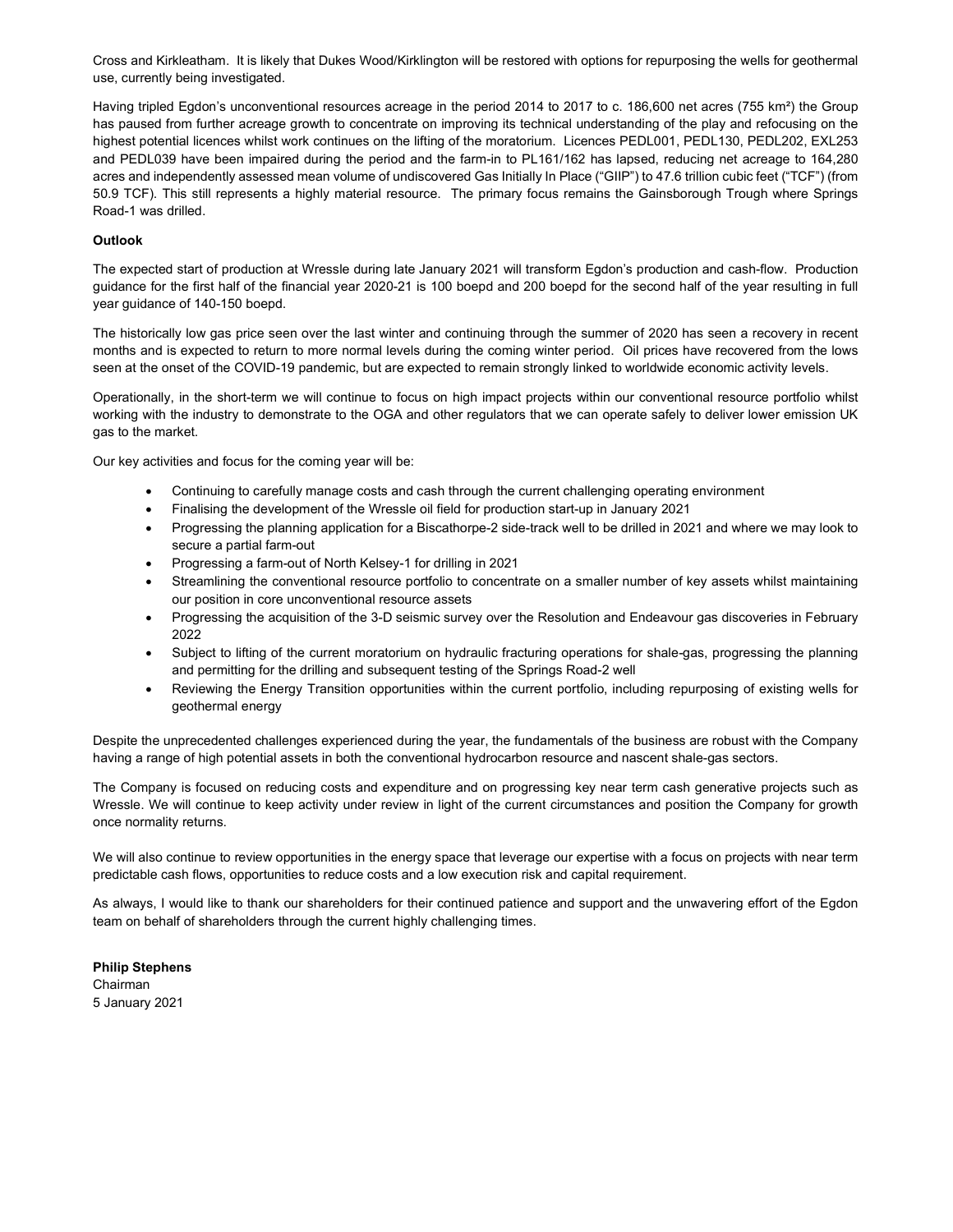# OPERATING REVIEW

I am pleased to provide shareholders with a more detailed review of the group's assets, operations and plans with a focus on progress against objectives, key priorities, risks and potential growth drivers. Egdon's website (www.egdon-resources.com) provides further details of the Group's assets and operations.

### Operating Environment & COVID-19

Notwithstanding the impact on commodity prices and the resultant reduction in revenues, the restrictions imposed by Government to deal with the COVID-19 pandemic have not materially impacted our operations. The one exception was at North Kelsey, where drilling plans have been delayed and an extension to planning consent through to the end of 2021 was granted during September 2020.

We have kept our employees, contractors, and other stakeholders safe by adopting home working and social distancing measures and will continue to take a cautious approach as lockdown restrictions evolve.

### Health, Safety & Environment

Egdon is fully committed to high standards of Health, Safety and Environmental ("HSE") management, protection and performance with all operational activity performed under the umbrella of the Group's HSE Management System ("HSEMS"). In line with our approach of continual improvement, the HSEMS is subject to continuing review and revision to ensure it remains fit for purpose. During the reporting period there were no reportable health and safety incidents and the Company was compliant with all of its environmental permits and planning consents.

# Communications

Egdon maintains a website (www.egdon-resources.com) which provides stakeholders with up to date information on the Company and its operations. Egdon has launched a new community facing website, www.egdon-community.com which provides a portal for information related to Egdon's operational sites. In addition, we provide summaries of press releases, non price-sensitive information and other relevant updates via the Company's Twitter account (@EgdonResources).

### **Strategy**

Our strategy remains the same, but its emphasis has shifted to a greater focus on cost-control and to progressing our higher impact conventional projects such as Wressle and Biscathorpe. In parallel we continue working with our industry peers to lift the moratorium and to maintain Egdon's enviable unconventional resource acreage position at minimal cost.

### **Objectives**

As part of our preliminary results reporting (November 2019) and Interim Results (April 2020) we set out several objectives against which I can report on progress:

|     | <b>Objective Set</b>                                                                                                                                                                                            |  | <b>Progress Against Objective</b>                                                                                                                                         |
|-----|-----------------------------------------------------------------------------------------------------------------------------------------------------------------------------------------------------------------|--|---------------------------------------------------------------------------------------------------------------------------------------------------------------------------|
| 1)  | Subject to a positive outcome to the planning inquiry, developing                                                                                                                                               |  | Planning for development granted on appeal in January 2020                                                                                                                |
|     | the Wressle oil field for production start-up in H2 2020                                                                                                                                                        |  | Planning conditions discharged, design and regulatory works<br>completed, site operations commenced and progressing according<br>to schedule                              |
|     |                                                                                                                                                                                                                 |  | Minor slippage to January 2021 production start-up                                                                                                                        |
| (2) | Completing the farm-out of the Resolution and Endeavour projects<br>with our exclusivity partner (Shell) and progressing the acquisition<br>of the planned marine 3-D seismic survey                            |  | Farm-out to Shell completed during August 2020                                                                                                                            |
|     |                                                                                                                                                                                                                 |  | OGA agreed to licence extensions to 31 May 2024 and amended<br>work programme milestone obligations                                                                       |
|     |                                                                                                                                                                                                                 |  | Licence operatorship and equity (70%) transferred to Shell                                                                                                                |
|     |                                                                                                                                                                                                                 |  | 3-D seismic survey planned for February 2022                                                                                                                              |
| 3)  | Subject to lifting of the current moratorium on hydraulic fracturing<br>operations for shale-gas, progressing the planning and permitting<br>for the drilling and subsequent testing of the Springs Road-2 well |  | Discussions are ongoing between industry and regulators to make<br>the scientific case for lifting of the moratorium.                                                     |
| 4)  | Finalising the forward plan for Biscathorpe and progressing plans<br>for a Biscathorpe-2 side-track well                                                                                                        |  | Detailed technical work completed which concludes significant<br>commercial potential exists at Biscathorpe which can be tested via<br>a side-track well of Biscathorpe-2 |
|     |                                                                                                                                                                                                                 |  | Settlement reached in June 2020 with Humber Oil & Gas Limited<br>resulting in JV alignment on forward plan                                                                |
|     |                                                                                                                                                                                                                 |  | Planning application being developed for side-track drilling, testing<br>and production which will need a supporting environmental<br>statement                           |
| 5)  | Maintaining the option for North Kelsey-1 exploration well for drilling                                                                                                                                         |  | EA Permit for operations issued in July 2020                                                                                                                              |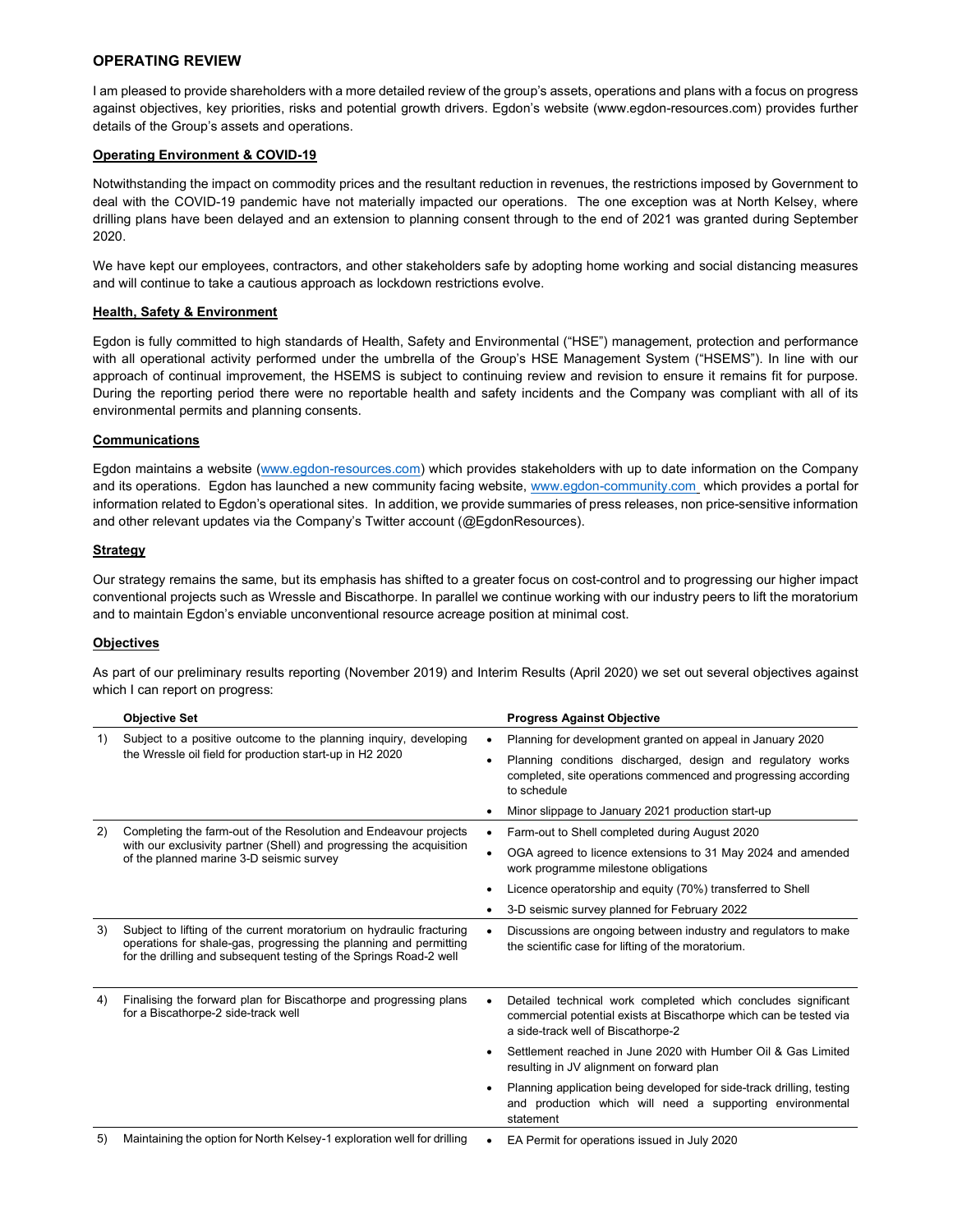|    | in 2021 and advancing a farm-out                                                           |   | Planning permission extended to 31 December 2021                                                                                      |  |  |
|----|--------------------------------------------------------------------------------------------|---|---------------------------------------------------------------------------------------------------------------------------------------|--|--|
|    |                                                                                            |   | Agreement signed with Union Jack in October 2020 to align<br>interests and jointly farm-out, to be completed in January 2021          |  |  |
| 6) | Carefully managing costs and cash through the current challenging<br>operating environment | ٠ | Temporary salary reductions of 20% implemented for all staff and<br>Directors in April 2020 and will continue until further notice    |  |  |
|    |                                                                                            |   | Placing to raise £0.50 million (gross) completed during April 2020                                                                    |  |  |
|    |                                                                                            |   | Loan Facility of £1.00 million drawn-down in November 2020                                                                            |  |  |
|    |                                                                                            |   | Convertible Loan Notes of c £1.05 million to be issued during<br>January 2021 subject to Shareholder approval at a General<br>Meetina |  |  |

# Assets & Operations

Egdon held interests in 42 licences (2019: 44 licences) in the UK at year end with exposure to the full cycle of opportunities from exploration through to development and production.

### Licensing

Highlighted below are key changes to our licence portfolio during the Period and post-Period.

| Licence                   | Changes                                                                                                   |
|---------------------------|-----------------------------------------------------------------------------------------------------------|
| PEDL180/PEDL182           | Continuation of second term approved                                                                      |
| (Wressle)                 |                                                                                                           |
| PEDLs 191, 201, 202, 241, | Licence terms extended                                                                                    |
| 273, 306, 334             |                                                                                                           |
| PEDL253                   | Continuation of second term approved                                                                      |
| PEDL209                   | Egdon increased interest to 100% due to withdrawal of other JV parties,                                   |
| P1929 and P2304           | Reduced interest to 30% via farm-out, Licence term extended and work programme obligations and milestones |
|                           | amended                                                                                                   |
| PEDL143 (Holmwood)        | Licence relinguished during September 2020                                                                |
| PEDL241                   | Alignment of interest with Union Jack Oil plc and Egdon on a 50:50 basis                                  |
| PL161/162                 | Farm-in lapsed                                                                                            |

# Production and Development Assets

Production during the period, from Ceres, Keddington and Fiskerton Airfield, was 145 boepd (2019: 182 boepd) ahead of guidance of 130-140 boepd.

#### Ceres (P1241: Egdon 10%)

Ceres gas production during the period was 118 boepd plus 6 boepd of condensate down from 148 boepd plus 8 boepd of condensate in the previous financial year. Production is expected to cease in the 2021-23 period dependent upon economic life with abandonment following probably in 2023-24 together with associated fields in the system. The current historically low gas price and forward curve have resulted in an impairment of £0.51 million (2019: £Nil) being made for the Ceres asset at this time.

#### Keddington (PEDL005R: Egdon 45%)

Keddington continued to produce at a net rate of 8 bopd (2019: 11 bopd) from one well. During the period we completed a detailed sub-surface review of the Keddington field and the surrounding licence area which indicates that gross Mean Contingent Resources of 567,000 bbls remain to be produced. This presents an opportunity to increase production via a development side-track from one of the existing wells. In addition, a near-field exploration opportunity exists at Keddington South, which has a gross Mean Prospective Resource Volume of 635,000 barrels of oil and the Louth Prospect, with a gross Mean Prospective Resource of 600,000 barrels of oil. We will now look to progress plans for a potential side-track.

### Fiskerton Airfield (EXL294: Egdon 80%)

Fiskerton Airfield produced at a net rate of 13 bopd during the period (2019: 15 bopd). Our focus at Fiskerton Airfield continues to be on maximising production from the existing wells and managing costs. Longer term potential for the site is to use it to manage produced water from other Egdon sites through the existing water injection well on site.

#### Wressle (PEDL180/182: Egdon 30%)

The Wressle development was granted planning consent on appeal on 17 January 2020 following a public inquiry in November 2019. Economic modelling has demonstrated that Wressle is economically robust even in the current low oil price environment with an estimated project break-even oil price of \$17.62 per barrel. Initial production is expected to be 500 barrels of oil per day ("bopd") (150 bopd net to Egdon). The Wressle Field has been independently audited (2016 Competent Persons Report ("CPR" ERCE) with gross 2P Reserves of 0.62 million barrels of oil ("mmbo") and 2C Resources of 1.53 mmbo.

The plan for the Wressle oil field development comprises the following key stages: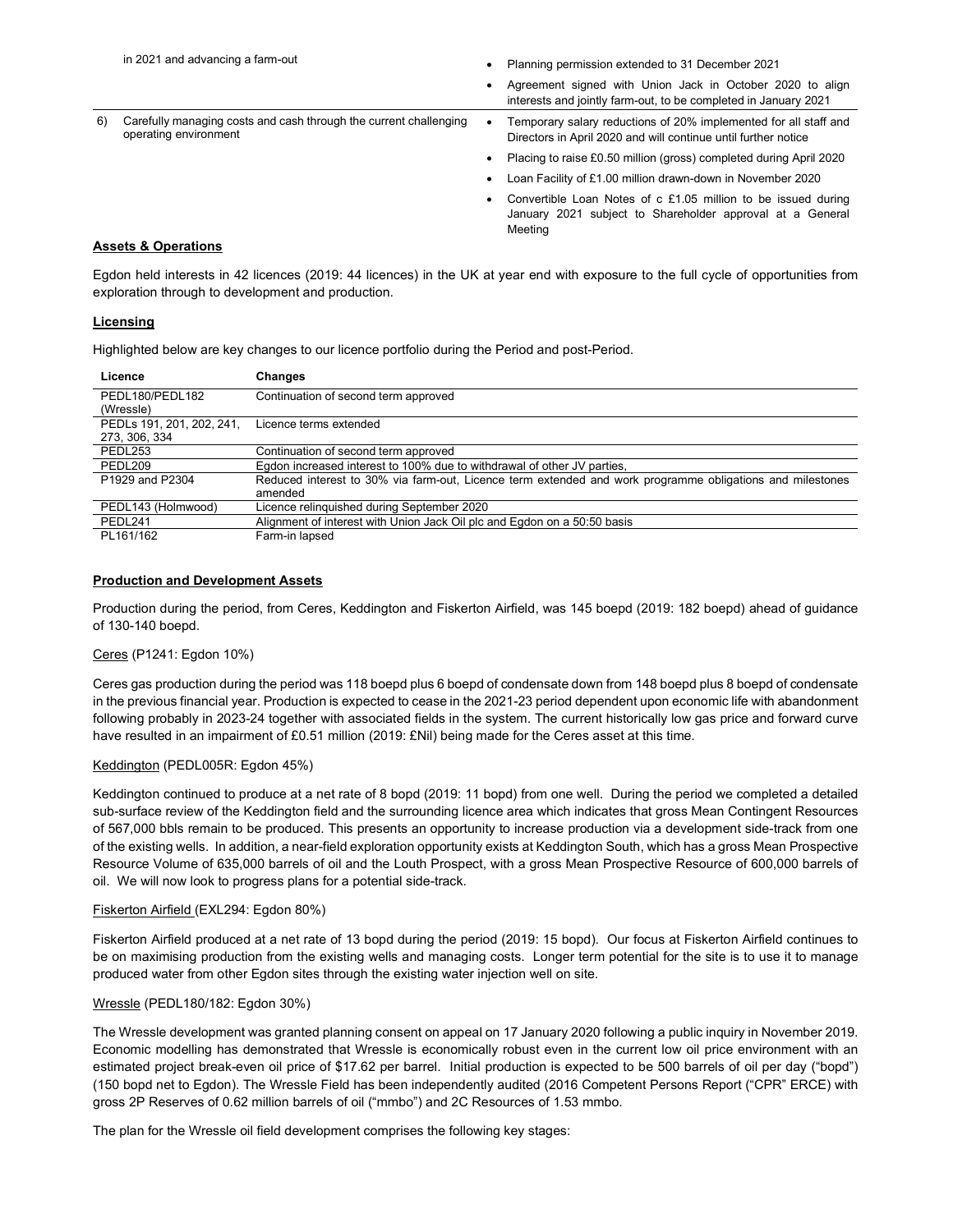|    | <b>Stage</b>                                                      | <b>Status/progress</b>                                            |
|----|-------------------------------------------------------------------|-------------------------------------------------------------------|
| 1) | Discharging the planning conditions, finalising detailed designs, | Completed                                                         |
|    | tendering and procurement of materials, equipment, and services,  |                                                                   |
|    | and finalising all HSE documentation and procedures               |                                                                   |
| 2) | Installation of groundwater monitoring boreholes and establishing | Completed and report provided to EA                               |
|    | baseline groundwater quality through monitoring and analysis.     |                                                                   |
| 3) | Reconfiguration of the site                                       | Commenced on 29 July 2020 and completed on schedule at 19 October |
|    |                                                                   | 2020                                                              |
| 4) | Installation and commissioning of surface facilities              | Commenced in early November 2020 and ongoing                      |
|    |                                                                   |                                                                   |
| 5) | Sub-surface operations                                            | Commenced January 2021                                            |
|    |                                                                   |                                                                   |
| 6) | Commencement of production                                        | Expected January 2021                                             |

The Company continues to review options for the restoration of production at Waddock Cross and Kirkleatham.

# Waddock Cross (PL090: Egdon 55%)

Waddock Cross is currently shut-in. Significant work has been completed over the past year and initial indications from independent reservoir modelling are that a new horizontal well on the field could yield commercial oil volumes (500-800 bopd), albeit at high water cut. Further work is ongoing to finalise a forward plan for redevelopment of the field, which would include enhanced produced water handling facilities. Given the large in place oil volume (Mean STOIIP: ca. 70 mmbls) this has been high graded by the Company as planning and facilities are in place to test this opportunity.

# Kirkleatham (PEDL068: Egdon 68%)

The Kirkleatham gas field remains shut-in whilst the asset is marketed for farm-in. Potential exists for a side-track to access a small volume of gas in the attic of the structure. Furthermore, additional upside may exist for a tight gas resource in the underlying Carboniferous. The production facilities remain in place and can easily be reinstated.

# Dukes Wood/Kirklington (PEDL118/PEDL203: Egdon 55.55%)

Given the reduced likelihood of attracting external investment to redevelop the Dukes Wood and Kirklington assets, during the global downturn in the energy industry, it has been decided to impair these assets fully at this time. Therefore, an impairment of £1.15 million has been made. It is likely that Dukes Wood/Kirklington will be restored over the coming period with options for repurposing the wells for geothermal uses currently being investigated.

# Avington (PEDL070: Egdon 28%)

Avington remains shut-in. Planning consent was refused by the South Downs National Park Authority for continuing production at the site. The JV has agreed to appeal this decision and future activity will be dependent upon the outcome of the appeal.

# Conventional Exploration and Appraisal Assets

# Resolution and Endeavour (P1929 & P2304: Egdon 30%)

Post year end Egdon has completed a farm-out Agreement with Shell U.K. Limited ("Shell") in relation to UK offshore licences P1929 and P2304 which contain the Resolution and Endeavour gas discoveries respectively. Concurrently, we have also agreed extensions to both licences through to 31 May 2024 together with revised work programmes and milestones agreed with the OGA.

Under the terms of the farm-out Agreement which completed during August 2020, Shell has acquired a 70% working interest in the licences and has been appointed as the licence operator and administrator. In consideration, Shell will pay 85% of the costs of the acquisition and processing of a 3-D seismic survey (capped at US\$5 million) covering both the Resolution and Endeavour gas discoveries and will also pay 100% of all studies and manpower costs up to a well investment decision on both licences.

A Competent Person's Report (Schlumberger Oilfield UK PLC) reported Mean Contingent Gas Resources of 231 billion cubic feet of gas ("bcf") attributable to the Resolution gas discovery (P1929). In addition, Egdon estimates that the Endeavour gas discovery (P2304) contains Mean Contingent Resources of 18 bcf, with a P90 to P10 range of 10 to 28 bcf. It is a testament to the quality of the assets that despite challenging market conditions Egdon was able to secure a material carry on costs to the well investment decision.

We now look forward to acquisition of the 3-D seismic which is planned for February 2022, subject to the OGA approving an extension to the licence obligations.

### Biscathorpe (PEDL253: Egdon 35.8%)

During March 2020, we announced the results of an in-depth technical and commercial assessment of the Biscathorpe project. The sub-surface analysis which integrated the reprocessing and remapping of 264 square kilometres of 3-D seismic with the results of the Biscathorpe-2 well has identified target areas with evidence for a thickened Westphalian sandstone, accessible via a side-track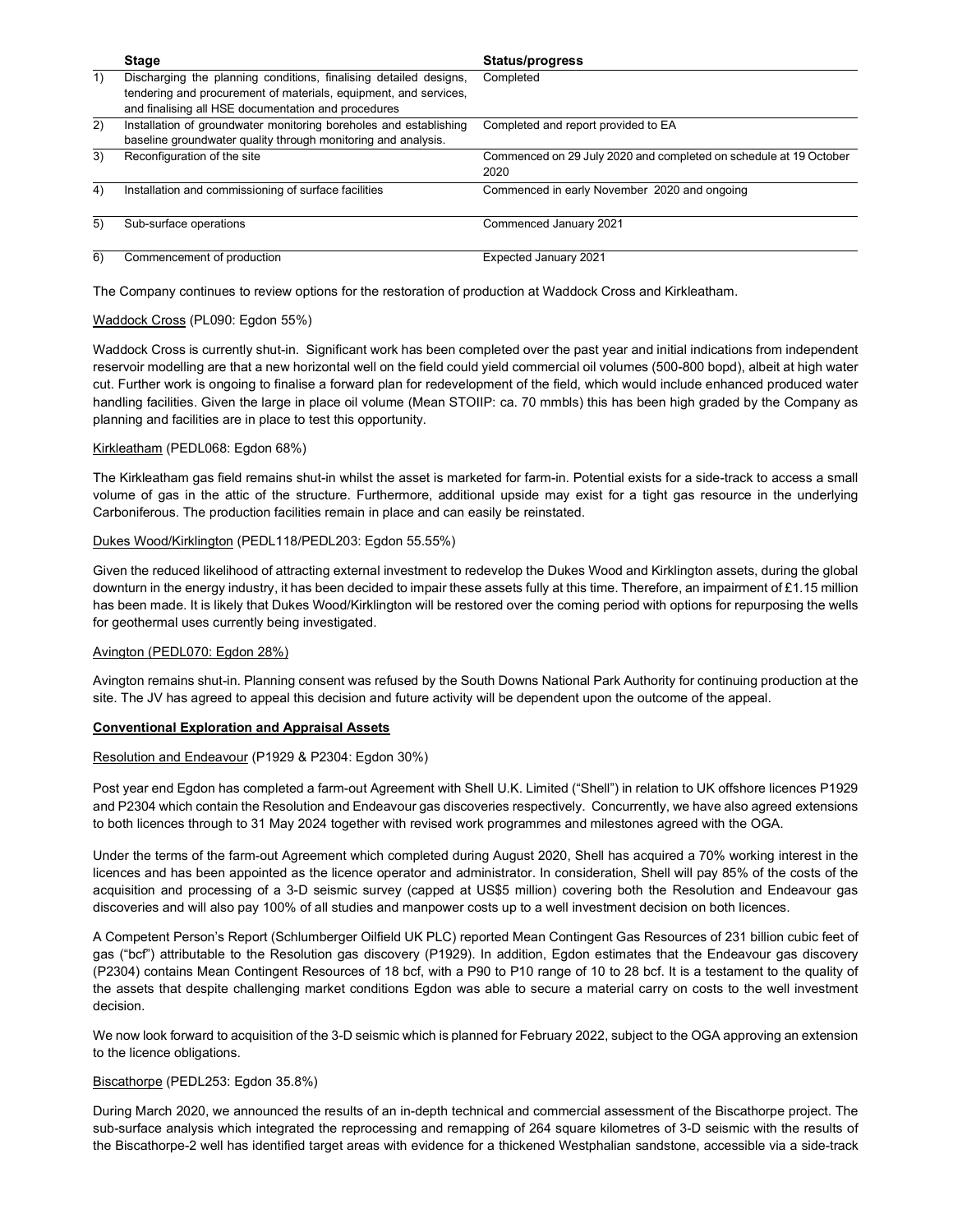of the suspended Biscathorpe-2 well. The gross Mean Prospective Resources associated with the Westphalian target area are estimated by Egdon to be 3.95 mmbo, with an upside case of 6.69 mmbo. Screening conducted by Egdon indicates break-even full cycle economics to be US\$18.07 per barrel with an NPV (10) valuation of £55.60 million. The results of this work lead us to conclude that a possible material and commercially viable hydrocarbon resource remains to be tested at Biscathorpe.

The side-track would also target the 57metre live oil column logged in the underlying Dinantian Carbonate in Biscathorpe-2. Although not considered a primary target, should there be effective permeability, or fractures, the Dinantian Carbonate represents a further, potentially commercial play. The Dinantian Carbonate is estimated by Egdon to have a gross Mean Stock Tank Oil Initially in Place ("STOIIP") of 24.3 mmbo with an upside STOIIP case of 36 mmbo. The next steps will be to finalise a bottom hole target location and then progress the planning and permitting for the side-track. The OGA has approved the continuation of Licence PEDL253 into its Second Term which commenced on 1 July 2020.

A planning application is in the process of being prepared for submission for the drilling of a side-track well, testing and long-term production or site restoration. It is intended to drill the side-track during 2021 subject of course to receipt of all necessary consents. Egdon may look to farm-down its interest further.

### North Kelsey (PEDL241: Egdon 50%)

The North Kelsey Prospect has been mapped from 3-D seismic data and has potential for oil in up to four stacked conventional Carboniferous reservoir targets: the Chatsworth Grit, Beacon Hill Flags, Raventhorpe Sandstone and Santon Sandstone. Egdon has calculated the gross Prospective Resources to range from 4.66 million barrels up to 8.47 million barrels, with a Mean Resource volume of 6.47 million barrels.

Plans to construct the well site during early 2020 were impacted by COVID-19 restrictions and delays in issuing of the EA permit, which was finally received on 29 July 2020. In light of this Egdon applied for and was granted on 7 September 2020 an extension of the existing planning consent to 31 December 2021. Egdon will now look to conclude a further farm-out and plans to drill this potentially high-impact well during 2021. In October 2020 Egdon and its partner, Union Jack Oil plc announced an agreement to align equity in PEDL241 on a 50:50 basis. Egdon will receive a cash consideration of £0.10 million on completion which is expected during January 2021.

### Holmwood (PEDL143: Egdon 18.4%)

The operator of PEDL143, UK Oil and Gas Limited ("UKOG") was unable to find an operationally and commercially viable location from which to drill the A24 prospect (previously Holmwood). As such the Joint Venture has relinquished PEDL143. As a result, Egdon has impaired the full carrying value of PEDL143 totalling £0.64 million. Whilst disappointing given the undoubted potential of the prospect, this will enable the Company's technical resources to focus on other higher potential projects.

Elsewhere within Egdon's portfolio, we continue to evaluate and high-grade potential prospects as follow ups to those highlighted above.

#### Unconventional Resources

Following a number of changes to our licence interests as detailed elsewhere, the Group's unconventional resources acreage position in Northern England is 164,280 net acres (664km<sup>2</sup> net) (2019:186,600 net acres (755km<sup>2</sup> net)). This remains a significant and potentially highly valuable position with Egdon estimating Mean volumes of undiscovered GIIP of 47.6 TCF net (2019: 50.9 TCF).

Although Egdon holds material interests in a number of key prospective geological basins, our core area is the Gainsborough Trough of Nottinghamshire, Lincolnshire and Yorkshire where the Group holds interests in 71,361 net acres (2019: 82,000 net acres).

The results from the 2019 Springs Road-1 well ("SR-01" - Egdon 14.5%) compare favourably with some of the best US commercial shale operations and highlight a potentially world class resource in the Gainsborough Shale (previously named the Bowland Shale) of the Gainsborough Trough. The analyses of cored shale indicate the presence of a mature, organic rich source rock with good porosity confirming favourable gas resource density. In particular, the low clay content is encouraging and is an indication that hydraulic fracturing of the rock should be effective.

Activity in the basin is currently on pause due to the moratorium on hydraulic fracturing of shale-gas introduced in November 2019. Egdon remains optimistic of being able to demonstrate that hydraulic fracturing for shale- gas in the basins where we operate, can be undertaken in a safe and environmentally responsible manner and will justify a lifting of the hydraulic fracturing moratorium. Egdon has increased its interest in PEDL209 during the period to 100% as the other JV partners have withdrawn. PEDL209 is well situated in a core part of the basin. Scottish Power has advised that it will not extend the term of the farm-in agreement in relation to PL161/162 where Egdon needed to drill a well to earn a 50% interest in the area outside of the Hatfield Moors development area. This has resulted in a reduction in both net acreage and resources, which is summarised in the first paragraph of this section.

Egdon also retains material licence interests in the Widmerpool Basin and Humber Basin of the East Midlands which have similarities to the Gainsborough Trough and in the Cleveland Basin of NE England and the Blacon Basin of NW England. Activity levels will be on a care and maintenance basis during the coming period.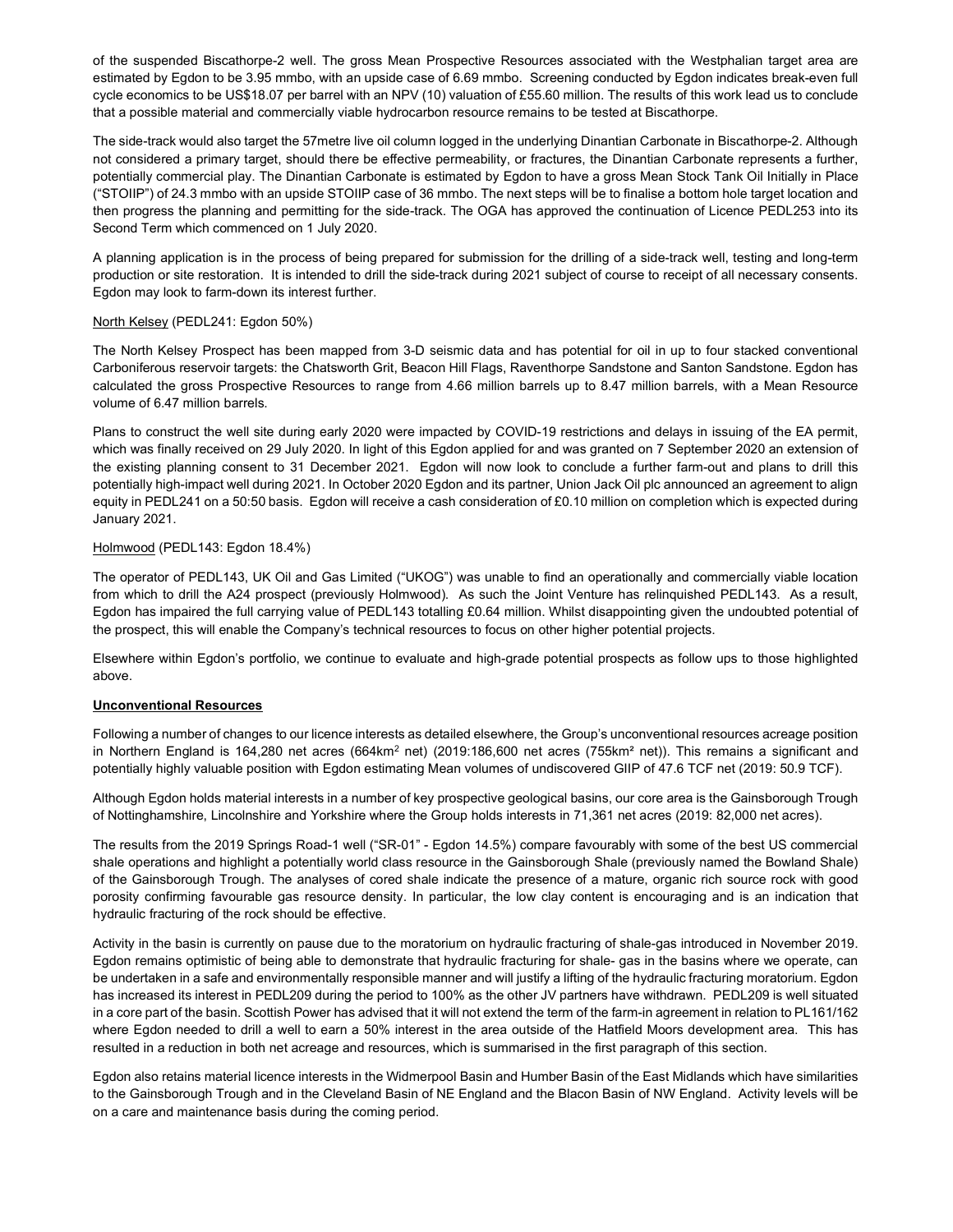# Energy Transition Opportunities

The UK is committed by law to reaching "net zero" carbon emissions by 2050 and the CCC identifies the continuing need for oil and gas up to and beyond 2050, particularly a potentially major role for gas in the production of hydrogen, coupled with Carbon Capture Utilisation and Storage ("CCUS"). However, the energy transition to more renewable energy will present a number of business opportunities and Egdon recognises the potential for repurposing its fields, sites and wells for renewable purposes. Of initial interest is the potential for geothermal energy and the Company is reviewing its portfolio to identify any opportunities which may exist.

# Outlook and Priorities

Full year production guidance for the 2020-2021 financial year is 140-150 boepd from Wressle, Ceres, Keddington and Fiskerton Airfield. Guidance for the first half of the year is 100 boepd, and 200 boepd for the second half of the year.

The key priorities for the Company during the coming year will be:

- Managing our operations to ensure the continued safety of employees, contractors and other stakeholders in response to the evolving COVID-19 situation
- Continuing to carefully manage costs and cash through the current challenging operating and macro-economic environment and ensuring the business is capitalised for the future
- Completing the development of the Wressle oil field for production start-up in January 2021
- Progressing the planning application for a Biscathorpe-2 side-track well to be drilled in 2021 and to potentially farm-out
- Progressing a farm-out of North Kelsey-1 for drilling in 2021
- Streamlining the conventional resource portfolio to concentrate on a smaller number of key assets whilst maintaining our position in core unconventional resource assets at minimal cost
- Progressing the acquisition of the 3-D seismic survey over the Resolution and Endeavour gas discoveries during February 2022
- Subject to lifting of the current moratorium on hydraulic fracturing operations for shale-gas, progressing the planning and permitting for the drilling and subsequent testing of the Springs Road-2 well
- Reviewing the Energy Transition opportunities within the current portfolio, including repurposing of existing wells for geothermal energy

The CCC report and subsequent net zero legislation underline the continued future need for gas in the UK, in the medium and longer term as a feedstock for Hydrogen combined with CCUS. We believe that the lifecycle CO<sub>2</sub> emissions of gas will become of increasing importance favouring domestically produced gas over higher emission long-distance pipeline or LNG imports and that opportunities will exist to repurpose our sites as part of the energy transition.

Despite the current challenges of COVID-19 and its impact on the UK and worldwide economy, with the breadth and quality of our assets, our strategy and planned activity we remain optimistic in the potential to deliver value for our shareholders in the near to medium term.

Mark Abbott Managing Director 5 January 2021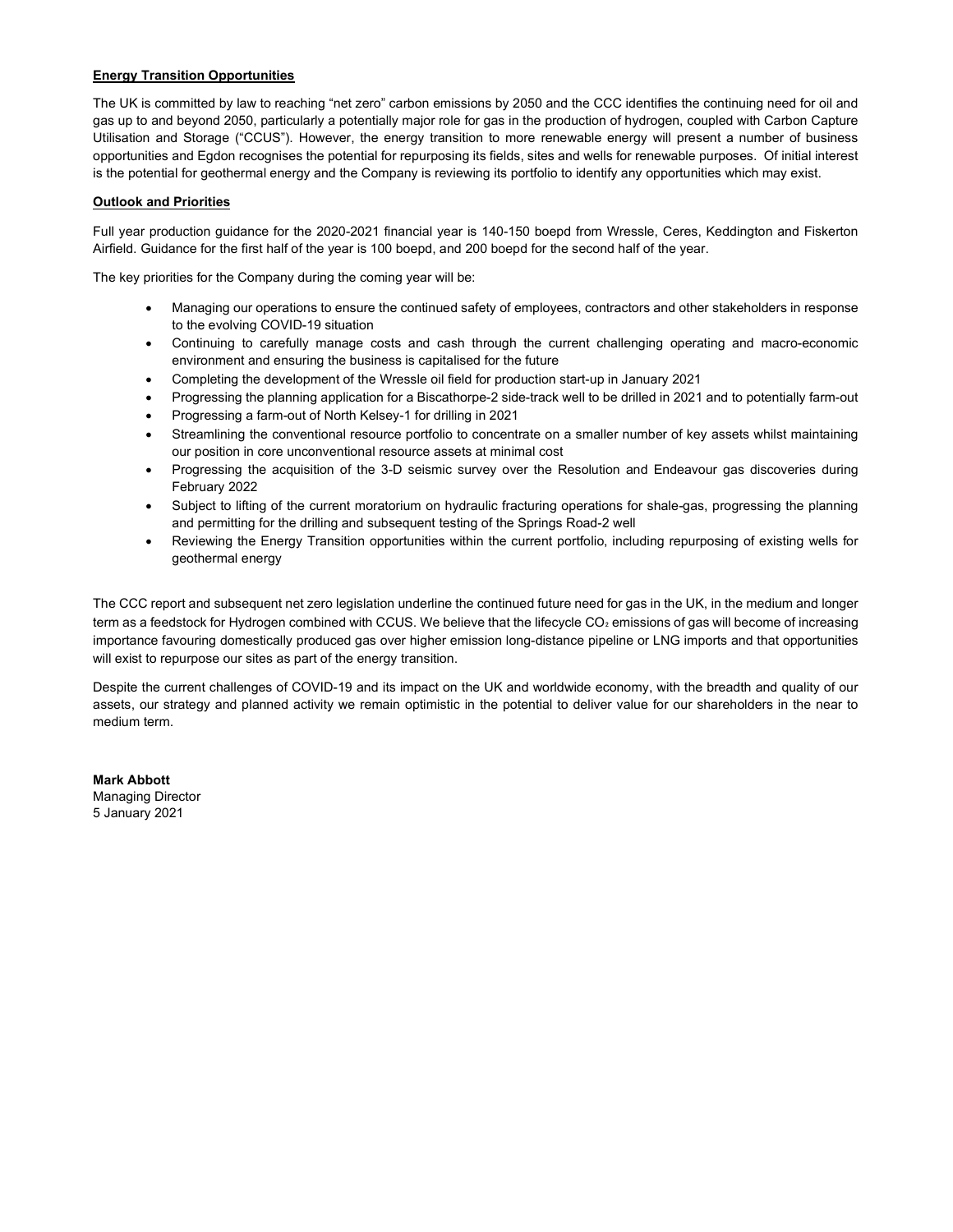# CONSOLIDATED STATEMENT OF COMPREHENSIVE INCOME

# FOR THE YEAR ENDED 31 JULY 2020

|                                                                                         |       | 2020          | 2019                        |
|-----------------------------------------------------------------------------------------|-------|---------------|-----------------------------|
|                                                                                         | Notes | £             | £                           |
| <b>Continuing operations</b>                                                            |       |               |                             |
| Revenue - continuing                                                                    |       | 963,620       | 2,196,526                   |
| Cost of sales – exploration costs written-off and pre-licence costs                     |       | (193, 953)    | (46, 279)                   |
| Cost of sales - Impairments of intangible fixed assets                                  | 2     | (1, 171, 591) |                             |
| Cost of sales - Impairments of property, plant and equipment                            | 3     | (1,663,473)   | (408,000)                   |
| Cost of sales - depreciation                                                            |       | (162, 646)    | (632, 234)                  |
| Cost of sales - direct production costs                                                 |       | (1, 215, 968) | (1,242,118)                 |
| Cost of sales - other, including shut-in fields                                         |       | (187, 783)    | (248, 671)                  |
| Cost of sales – release of Ceres contract asset                                         |       | (99, 704)     | (299, 132)                  |
| <b>Total cost of sales</b>                                                              |       | (4,695,118)   | (2,876,434)                 |
| <b>Gross loss</b>                                                                       |       | (3,731,498)   | (679,908)                   |
| Administrative expenses                                                                 |       | (956, 289)    | (1,066,041)                 |
| Other operating income                                                                  |       | 61,204        | 77,843                      |
|                                                                                         |       | (4,626,583)   | (1,688,106)                 |
| Finance income                                                                          |       | 48,212        | 3,844                       |
| Finance costs                                                                           |       | (169, 830)    | (52,663)                    |
| Loss before taxation                                                                    |       | (4,748,201)   | (1,716,925)                 |
| Taxation                                                                                |       |               |                             |
| Loss for the year                                                                       |       |               | $(4,748,201)$ $(1,716,925)$ |
| Other comprehensive income for the year                                                 |       |               |                             |
| Total comprehensive income for the year attributable to equity holders of the<br>parent |       | (4,748,201)   | (1,716,925)                 |
| Basic loss per share                                                                    | 4     | (1.53)p       | (0.64)p                     |
| Diluted loss per share                                                                  | 4     | (1.53)p       | (0.64)p                     |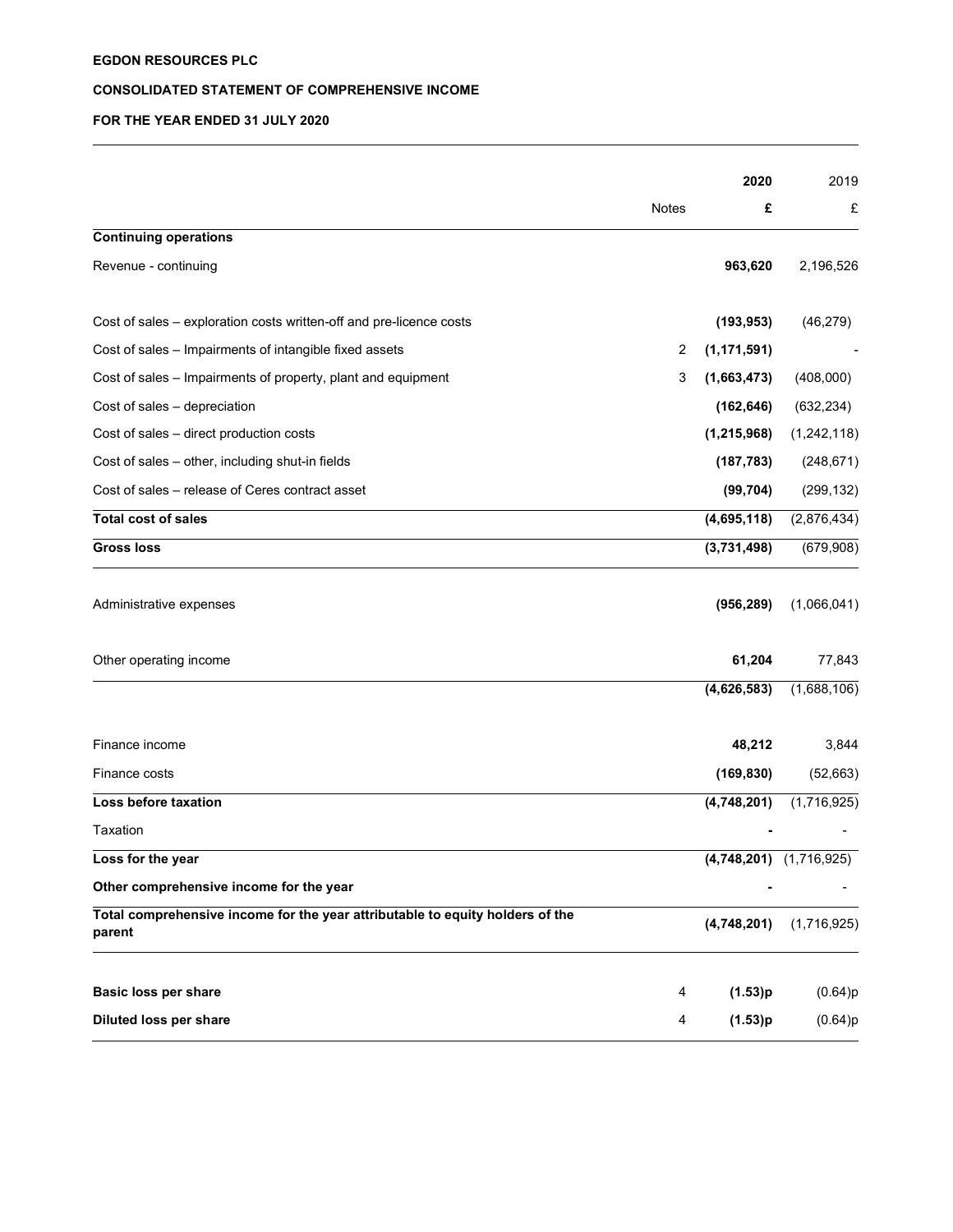# CONSOLIDATED STATEMENT OF FINANCIAL POSITION

# AS AT 31 JULY 2020

|                                              | 2020<br><b>Notes</b> | 2019           |
|----------------------------------------------|----------------------|----------------|
|                                              |                      | £<br>£         |
| <b>Non-current assets</b>                    |                      |                |
| Intangible assets                            | 21,451,306           | 21,780,577     |
| Property, plant and equipment                | 7,986,094            | 9,696,458      |
| Right-of-use asset                           | 709,192              |                |
| Trade and other receivables                  | 403,486              |                |
| <b>Total non-current assets</b>              | 30,550,078           | 31,477,035     |
| <b>Current assets</b>                        |                      |                |
| Inventory                                    | 5,466                |                |
| Trade and other receivables                  | 1,831,859            | 1,675,003      |
| Cash and cash equivalents                    | 847,224              | 1,617,925      |
| <b>Total current assets</b>                  | 2,684,549            | 3,292,928      |
| <b>Current liabilities</b>                   |                      |                |
| Trade and other payables                     | (3,019,375)          | (1,378,950)    |
| Net current (liabilities)/assets             | (334, 826)           | 1,913,978      |
| <b>Total assets less current liabilities</b> | 30,215,252           | 33,391,013     |
| <b>Non-current liabilities</b>               |                      |                |
| Lease liabilities                            | (1,067,844)          |                |
| Provisions                                   | (2, 477, 503)        | (2,396,525)    |
| <b>Net assets</b>                            | 26,669,905           | 30,994,488     |
| <b>Equity</b>                                |                      |                |
| Share capital                                | 15,234,035           | 14,984,035     |
| Share premium                                | 26,967,656           | 26,742,656     |
| Share based payment reserve                  | 122,254              | 113,537        |
| Retained earnings                            | (15,654,040)         | (10, 845, 740) |
|                                              | 26,669,905           | 30,994,488     |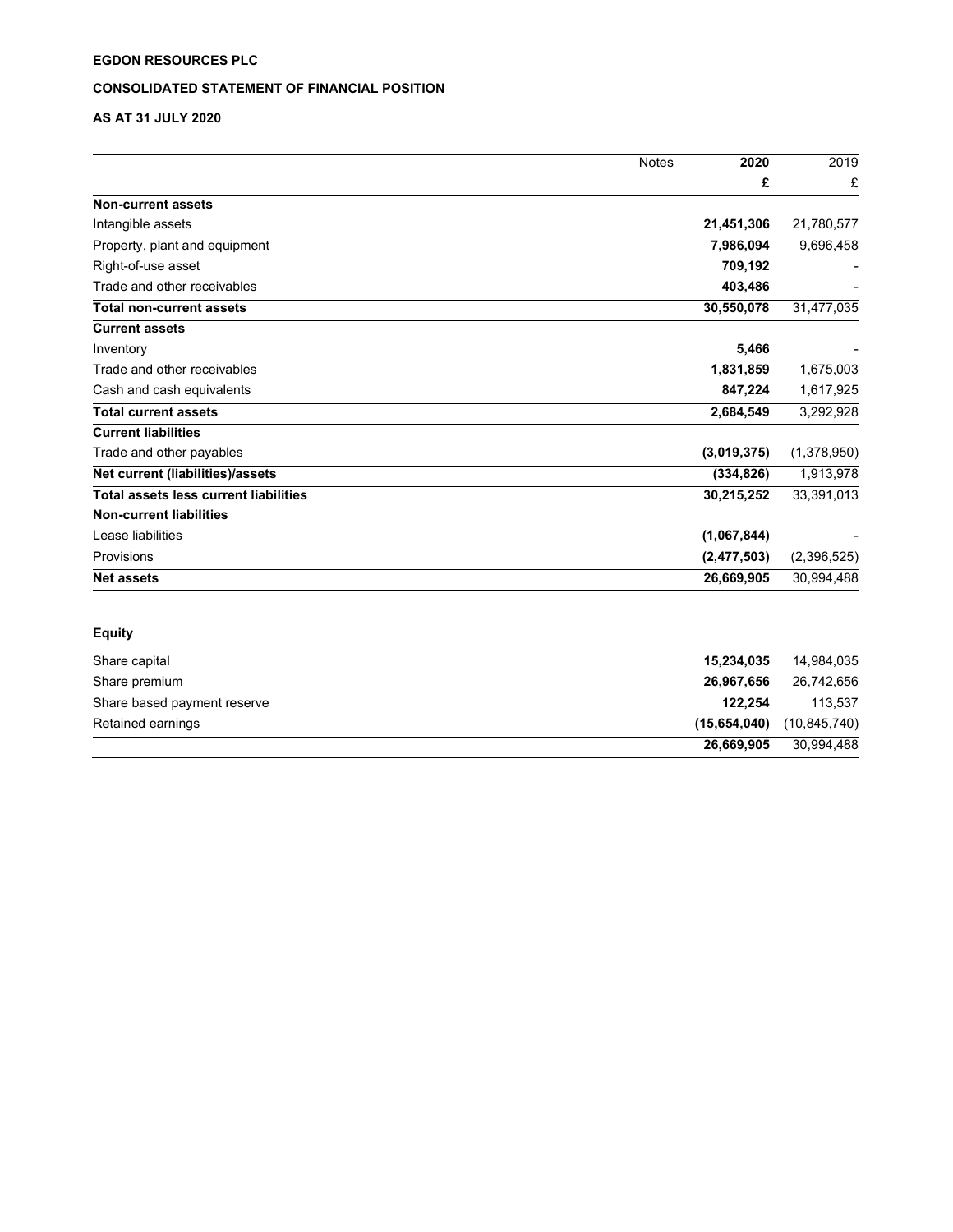# CONSOLIDATED STATEMENT OF CASH FLOWS

# FOR THE YEAR ENDED 31 JULY 2020

|                                                                                    | 2020        | 2019          |
|------------------------------------------------------------------------------------|-------------|---------------|
|                                                                                    | £           | £             |
| Cash flows from operating activities                                               |             |               |
| Loss before tax                                                                    | (4,748,201) | (1,716,925)   |
| Adjustments for:                                                                   |             |               |
| Depreciation and impairments of non-current assets                                 | 3,017,334   | 1,040,234     |
| Increase in decommissioning provision written off to cost of sales                 | 1,996       |               |
| Gain on disposal of fixed assets                                                   | (5,058)     |               |
| Re-instatement provision write off                                                 |             | (96, 862)     |
| Foreign exchange loss                                                              | 12,594      | 3,982         |
| (Increase)/decrease in inventory                                                   | (5, 466)    | 8,011         |
| Increase in trade and other receivables                                            | (102, 840)  | (434, 515)    |
| Increase in trade and other payables                                               | 1,491,576   | 228,933       |
| Finance costs                                                                      | 169,830     | 52,663        |
| Finance income                                                                     | (48, 212)   | (3,844)       |
| Share based remuneration charge                                                    | 8,968       | 10,948        |
| Cash used in operations                                                            | (207, 479)  | (907, 375)    |
| Interest paid                                                                      |             | (39)          |
| Taxation paid                                                                      |             |               |
| Net cash flow used in operating activities                                         | (207, 479)  | (907, 414)    |
| Cash flows from investing activities                                               |             |               |
| Finance income                                                                     | 755         | 3,844         |
| Payments for exploration and evaluation assets                                     | (842, 320)  | (2,095,824)   |
| Purchase of property, plant and equipment                                          | (58, 713)   | (124, 086)    |
| Sale of property, plant and equipment                                              | 31,376      |               |
| Net cash used in capital expenditure and investing activities                      | (868, 902)  | (2,216,066)   |
| Cash flows from financing activities                                               |             |               |
| Issue of shares                                                                    | 500,000     | 2,166,540     |
| Costs associated with issue of shares                                              | (25,000)    | (192, 770)    |
| Principal paid on lease liabilities                                                | (91, 481)   |               |
| Interest paid on lease liabilities                                                 | (65, 230)   |               |
| Interest paid                                                                      | (15)        |               |
| Net cash flow generated from financing                                             | 318,274     | 1,973,770     |
| Net decrease in cash and cash equivalents                                          | (758, 107)  | (1, 149, 710) |
| Cash and cash equivalents as at 31 July 2019                                       | 1,617,925   | 2,771,617     |
| Effects of exchange rate changes on the balance of cash held in foreign currencies | (12, 594)   | (3,982)       |
| Cash and cash equivalents as at 31 July 2020                                       | 847,224     | 1,617,925     |

In 2020 significant non-cash transactions included the recognition of a right-of-use asset, a net investment in sub-lease and a lease liability arising on implementation of IFRS 16 as disclosed in Note 1.

In 2019, significant non-cash transactions comprised of the recognition of the Biscathorpe-2 abandonment provision of £125,125.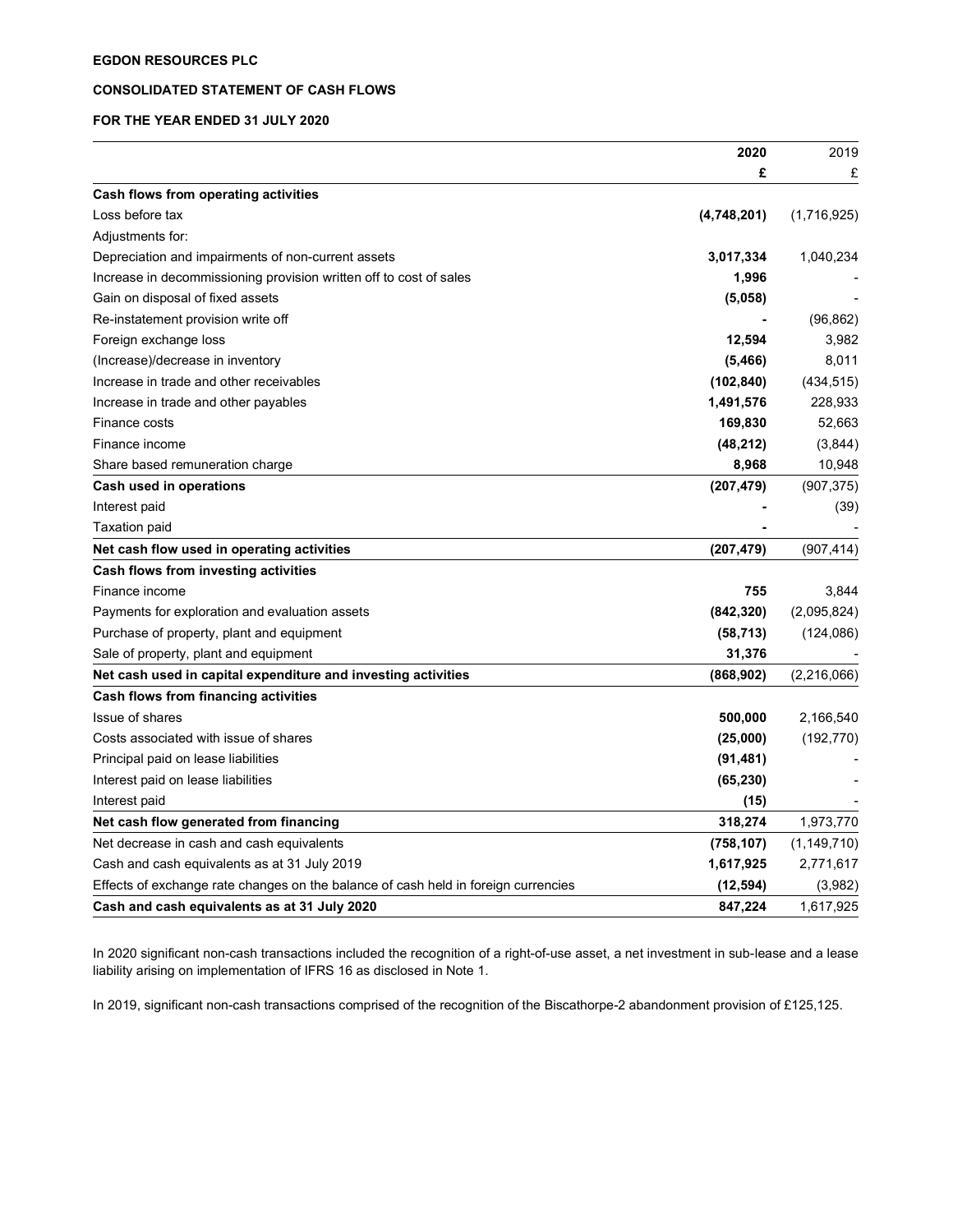# CONSOLIDATED STATEMENT OF CHANGES IN EQUITY

# FOR THE YEAR ENDED 31 JULY 2020

| Group                                      | Share based |                              |           |                |             |  |
|--------------------------------------------|-------------|------------------------------|-----------|----------------|-------------|--|
|                                            | Share       | Share                        | payment   | Retained       | Total       |  |
|                                            | capital     | premium                      | reserve   | earnings       | equity      |  |
|                                            | £           | £                            | £         | £              | £           |  |
| Balance at 1 August 2018                   | 14,550,727  | 25,202,194                   | 176,696   | (9,202,922)    | 30,726,695  |  |
| Loss for the year                          |             | $\qquad \qquad \blacksquare$ |           | (1,716,925)    | (1,716,925) |  |
| Total comprehensive income for the year    |             |                              |           | (1,716,925)    | (1,716,925) |  |
| Issue of shares                            | 433,308     | 1,733,232                    |           |                | 2,166,540   |  |
| Share issue costs                          |             | (192, 770)                   |           |                | (192, 770)  |  |
| Share based payment                        |             |                              | 10,948    |                | 10,948      |  |
| Transfer on lapse of options               |             | -                            | (74, 107) | 74,107         |             |  |
| Balance at 31 July 2019                    | 14,984,035  | 26,742,656                   | 113,537   | (10, 845, 740) | 30,994,488  |  |
| Impact of adoption of IFRS 16 (see Note 1) |             |                              |           | (60, 350)      | (60, 350)   |  |
| 1 August 2019 as restated                  | 14,984,035  | 26,742,656                   | 113,537   | (10, 906, 090) | 30,934,138  |  |
| Loss for the year                          |             |                              |           | (4,748,201)    | (4,748,201) |  |
| Total comprehensive income for the year    |             |                              |           | (4,748,201)    | (4,748,201) |  |
| <b>Issue of shares</b>                     | 250,000     | 250,000                      |           |                | 500,000     |  |
| <b>Share issue costs</b>                   |             | (25,000)                     |           |                | (25,000)    |  |
| Share based payment                        |             |                              | 8,968     |                | 8,968       |  |
| <b>Transfer on lapse of options</b>        |             |                              | (251)     | 251            |             |  |
| Balance at 31 July 2020                    | 15,234,035  | 26,967,656                   | 122,254   | (15,654,040)   | 26,669,905  |  |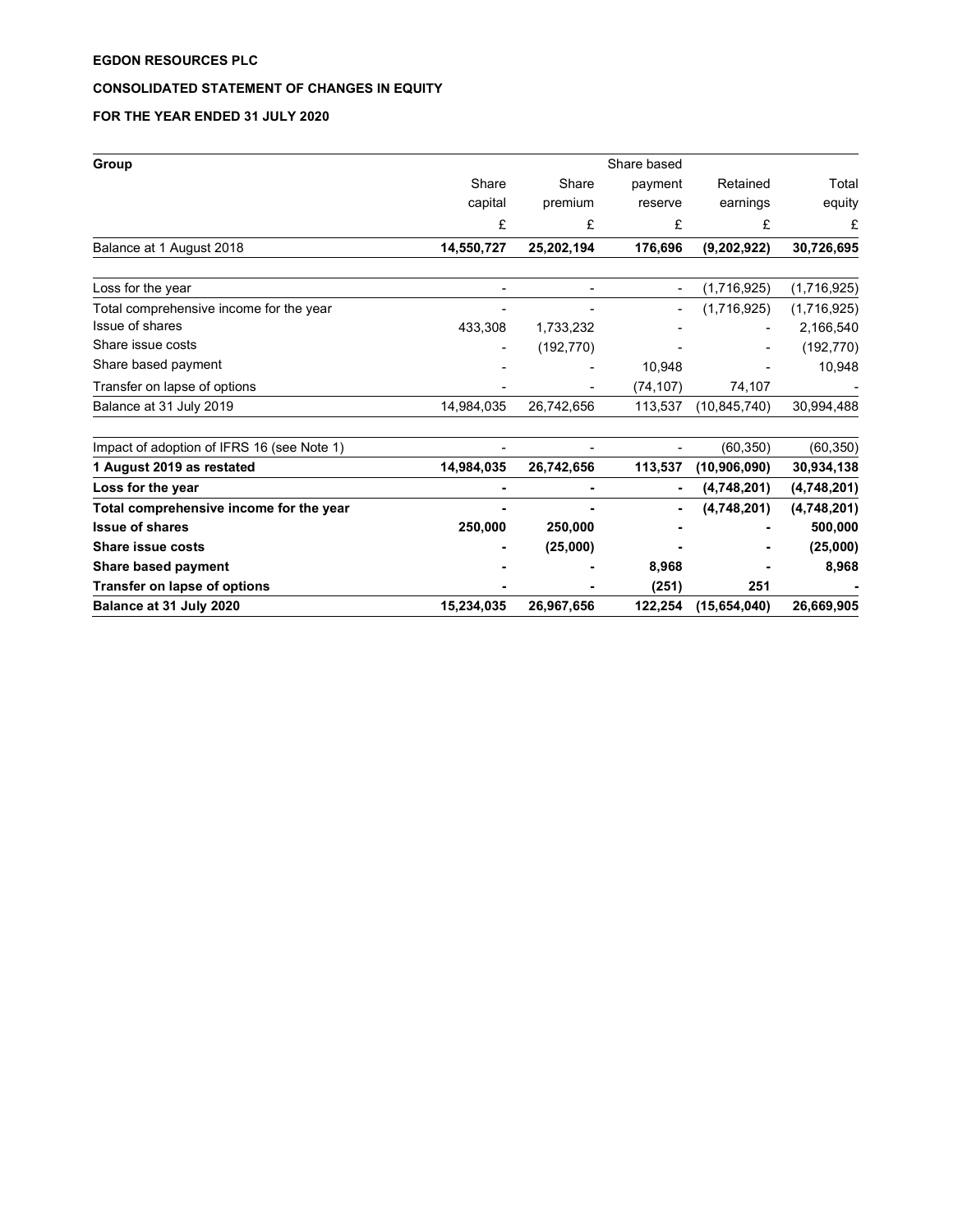# NOTES TO THE FINANCIAL STATEMENTS

# FOR THE YEAR ENDED 31 JULY 2020

# 1. Basis of Accounting and Presentation of Financial Information

The financial information set out in this announcement does not constitute the statutory accounts of the Group for the years ended 31 July 2020 or 31 July 2019. The financial information has been extracted from the statutory accounts of the Group for the years ended 31 July 2020 and 31 July 2019.

The auditor, Nexia Smith & Williamson, has reported on the statutory accounts for the years ended 31 July 2020 and 2019; the audit reports were unqualified and did not contain statements under either section 498(2) or 498(3) of the Companies Act 2006. However, in their report on the statutory accounts for the year ended 31 July 2020, the auditor drew attention to the material uncertainty regarding the Group's ability to continue as a going concern. In addition the auditor drew attention, by means of an emphasis of matter, to the potential effect on the carrying value of unconventional assets of the Government moratorium on hydraulic fracturing..

The statutory accounts for the year ended 31 July 2019 have been delivered to the Registrar of Companies; those for the year ended 31 July 2020 were approved by the Board on 5 January 2021 and will be delivered to the Registrar of Companies following the Annual General Meeting. The Annual Report for the year ended 31 July 2020, including the auditor's report, will be posted to shareholders during the week commencing 11 January 2021 and will be available from the same date both to be downloaded from the Company's website at www.egdon-resources.com and in hard copy from Egdon Resources plc, The Wheat House, 98 High Street, Odiham, Hampshire, RG29 1LP.

This preliminary announcement was approved by the Board on 5 January 2021.

# Basis of preparation and statement of compliance with IFRS

The Group's and Company's financial statements have been prepared in accordance with International Financial Reporting Standards (IFRS) and with those parts of the Companies Act 2006 applicable to companies reporting under IFRS. IFRS comprises the Standards issued by the International Accounting Standards Board (IASB) and Interpretations issued by the International Financial Reporting Interpretations Committee (IFRIC) that have been endorsed by the European Union (EU).

### Going concern

The Directors have prepared the financial statements on the going concern basis, which assumes that the Group and the Company will continue in operational existence without significant curtailment of its activities for the foreseeable future.

2020 has been a year of uncertainty for the oil and gas industry as a whole characterised by weak oil and gas prices and an uncertain operating and economic environment driven by COVID-19 and the Government's response. Understandably, Egdon has not been immune to these considerable uncertainties.

Forward cash flows necessarily make assumptions as to the timing and value of cash flows from production at Wressle as well as the Group's other existing producing sites. Whilst there is currently no evidence that the timing or value of these revenues is unrealistic, the Directors acknowledge that, delays in bringing assets to production and volatility in both oil and gas prices and realising of amounts invoiced to joint venture partners, give some level of uncertainty in respect of the timing of future cash flows.

Uncertainty currently exists in relation to the approval by shareholders of the whitewash and authorities to issue shares in respect of the convertible loan notes to raise £1.05 million before costs where the documentation was finalised on 5 January 2021 as detailed in note 6. Having taken advice, the board considers that this course of action is in the best interests of the business and anticipates that approval will be forthcoming at the forthcoming General Meeting.

The Group has recently secured a £1.00 million debt facility as detailed in note 6. The Group also requires additional funding to be raised and plans to access additional sources of funding via debt and/or equity to fund certain future activities. Whilst, after having made enquiries of our advisors, there is a high expectation on the part of the Directors that such debt and/or equity will be available in the market as and when required, a level of uncertainty exists in relation to this.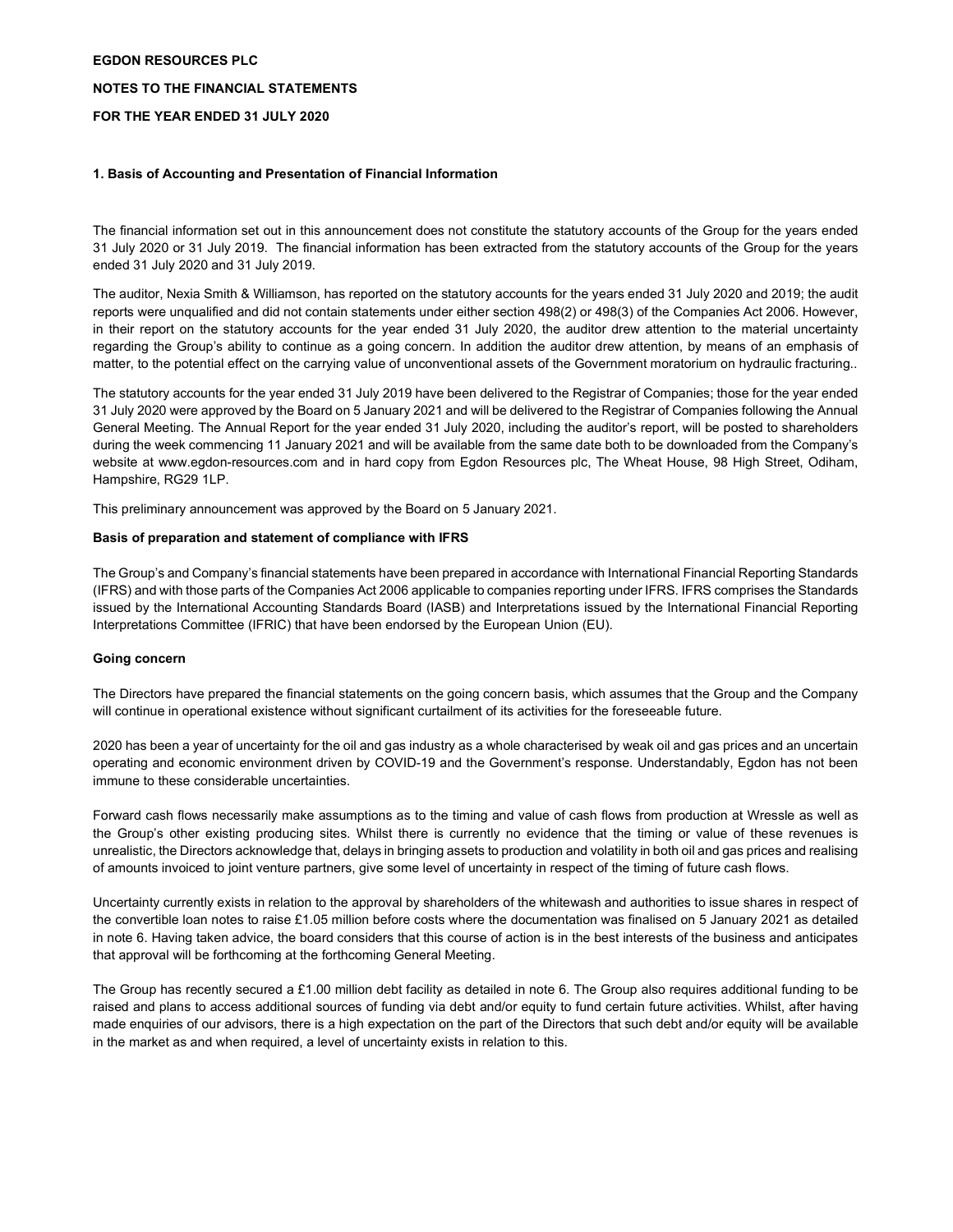### NOTES TO THE FINANCIAL STATEMENTS (CONTINUED)

# FOR THE YEAR ENDED 31 JULY 2020

The Group has flexibility in relation to the timing and quantum of future expenditures and will continue to look to balance financial exposure and risk by minimising its exposure to future cash expenditure on existing projects during the coming period.

After preparing cash flow forecasts, making enquiries and considering the uncertainties described above, the Directors have a reasonable expectation that the Group will have access to adequate resources to continue in operational existence for the foreseeable future. For these reasons, they continue to adopt the going concern basis of accounting in preparing the annual financial statements. However, the Directors have concluded that in acknowledging the combination of adverse circumstances outlined above, it is appropriate to recognise that they represent a material uncertainty that may cast significant doubt upon the Group's ability to continue as a going concern and that, therefore, the Group may be unable to realise its assets and discharge its liabilities in the normal course of business. Were the Group no longer a going concern, adjustments may be required to the carrying value of assets, provision would be required for the future liabilities arising as a consequence of the Group ceasing business and assets and liabilities currently classified as non-current would be reclassified as current.

However, after making enquiries and considering the relevant uncertainties, the Directors have a reasonable expectation that the Group and Company will have access to adequate resources to continue in operational existence for the foreseeable future and have prepared the financial statements on that basis.

#### Going concern – Implications of COVID-19 pandemic

The coronavirus pandemic represents a significant national and international public health emergency. The primary concern and focus for the Company is the health and safety of our employees, contractors and other stakeholders. In this regard, Egdon's officebased employees have been working from home since March 2020 and will continue to do so until Government guidance changes.

At our well sites we have established procedures and plans to ensure continued safe operations are maintained in full compliance with existing Government regulations and guidelines. Oil and gas workers are considered by the Government to be 'key workers'. As such, travel to and from site remains unrestricted as does the transportation of produced oil to the nearby refinery. We will continue to monitor the situation and act within Government guidelines as matters develop, but at this stage do not anticipate any adverse impacts to our production operations.

Our plans for drilling at North Kelsey (PEDL241: Egdon 50%) have been adversely impacted by COVID-19. We have received approval from Lincolnshire Council for an extension to the current planning to 31 December 2021 to enable works to be undertaken during 2021. We do not anticipate that this delay will have a significant negative impact on the cash flow position of the Group, and therefore on its ability to continue to operate as a going concern. Predicted future cash flows are dependent upon current timing assumptions on certain projects which should operating conditions deteriorate could be negatively impacted. However, at the present time we have a reasonable expectation that there will be no significant adverse impact on timing from the pandemic.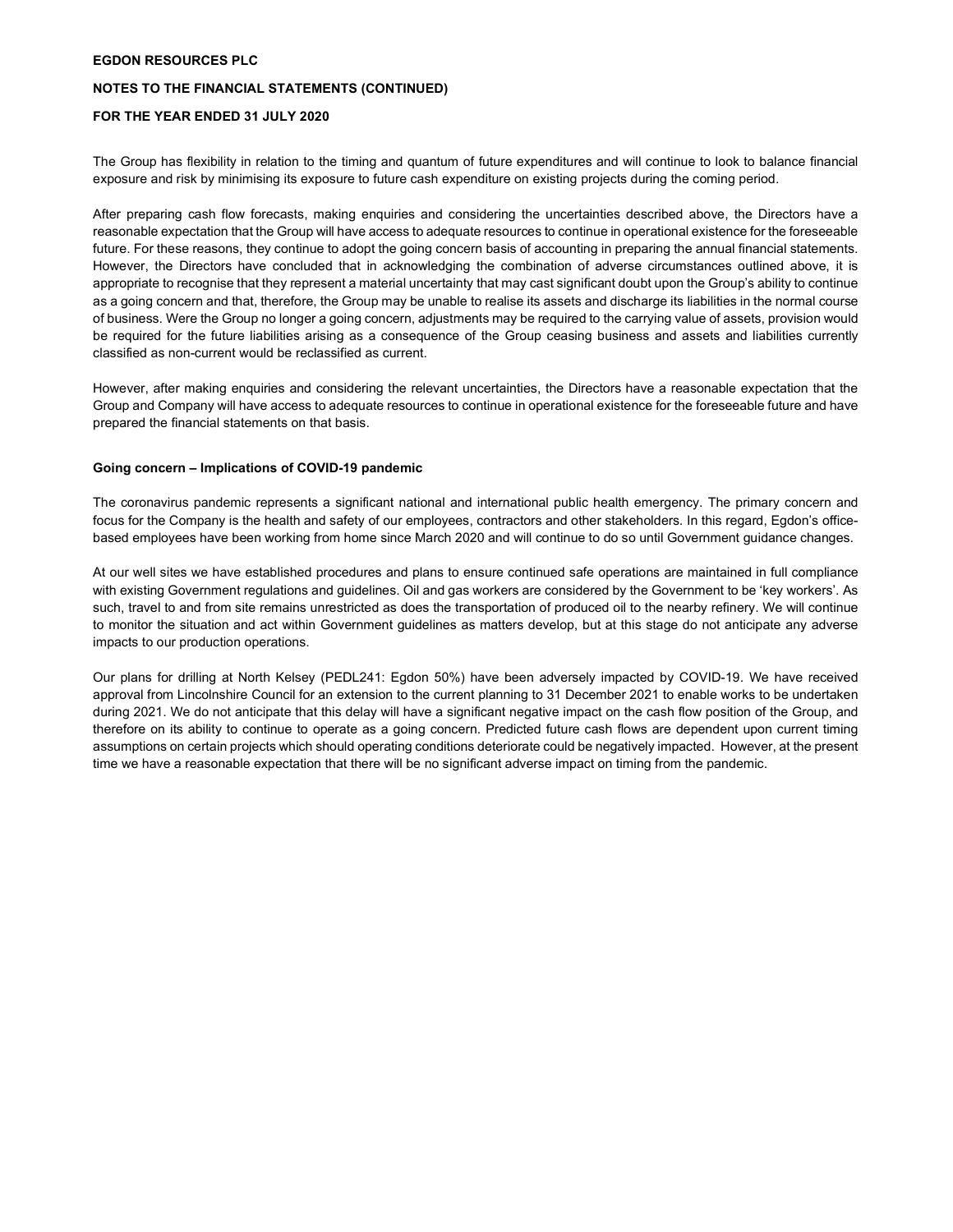# NOTES TO THE FINANCIAL STATEMENTS (CONTINUED)

# FOR THE YEAR ENDED 31 JULY 2020

# Adoption of new and revised standards

The following new standard has been adopted in the preparation of the financial statements for the year ended 31 July 2020.

### IFRS 16 Leases

The Group adopted IFRS 16 using the modified retrospective approach, with recognition of transitional adjustments on the date of initial application (1 August 2019), without restatement of comparative figures. The Group elected to apply the practical expedient to not reassess whether a contract is, or contains a lease at the date of initial application. Contracts entered into before the transition date that were not identified as leases under IAS 17 and IFRIC 4 were not reassessed. The definition of a lease under IFRS 16 was applied only to contracts entered into or changed on or after 1 August 2019.

As a lessee, the Group previously classified leases as operating or finance leases based on its assessment of whether the lease transferred substantially all of the risks and rewards of ownership. Under IFRS 16, the Group recognises right-of-use assets and lease liabilities for most leases.

The initial impact on adoption of IFRS 16 to the Group was to recognise a right-of-use asset of £635,929, a net investment in sub lease asset of £505,890 and lease liabilities of £1,202,169 leading to a reduction in net assets of £60,350.

It has been noted that due to a change in assumptions and measurement method the effect of IFRS 16 on adoption has been restated from the Interim result as at 31 January 2020. The total impact to retained earnings on adoption was reported as a credit of £44,727 as at 31 January 2020. As at 31 July 2020 this value has been restated to a debit of £60,350.

### 2. Impairments - Exploration and evaluation costs

The Directors have considered the potential impact of the moratorium on hydraulic fracturing for shale-gas. In light of the moratorium and updated technical information the Directors have reviewed the portfolio of unconventional assets and believe it prudent and appropriate to impair certain less prospective and/or non-core licences at this time. These comprise licences in the so-called Welbeck Low in the East Midlands and in NW England and include PEDLs 001, 039, 130, 202 and EXL253. These impairments total £0.53 million.

However, the Directors have also considered the potential impact of the moratorium on the Group's assets in its core area of the Gainsborough Trough. Activity in the basin is currently on pause. The Directors remain optimistic that it will be possible to demonstrate that hydraulic fracturing for shale-gas in this core basin can be undertaken in a safe and environmentally responsible manner and that this will result in the lifting of the hydraulic fracturing moratorium. As at 31 July 2020, the book value of the Group's unconventional assets was £15.15 million (2019: £15.29 million).

The Directors have also agreed upon an impairment for the PEDL 143 licence on the basis that the new operator was unable to identify a suitable drilling location in the Holmwood area and has therefore relinquished the licence. This impairment is for the full value of the asset (£0.64 million). The total value of impairments is therefore £1.17 million (2019 - £Nil).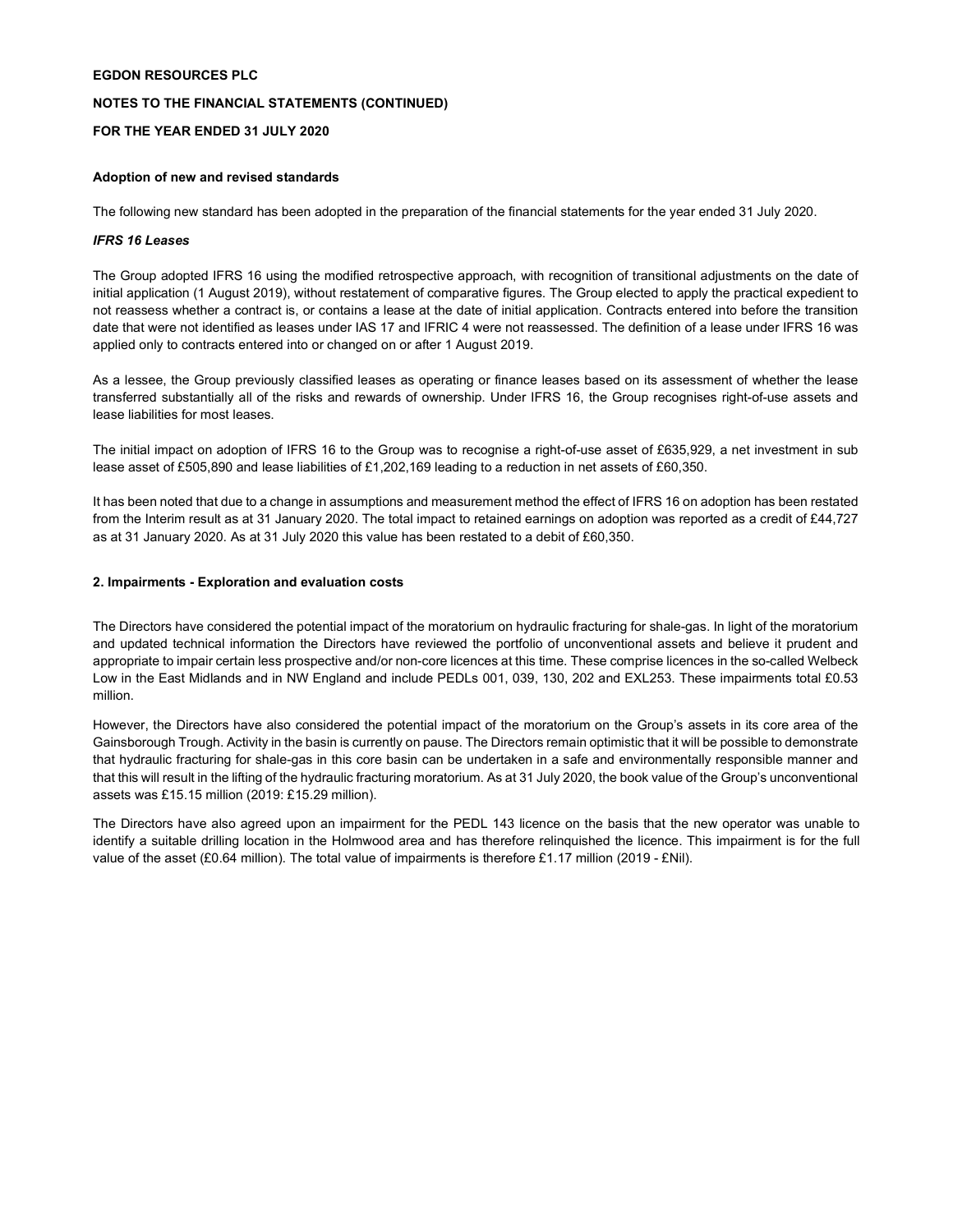# NOTES TO THE FINANCIAL STATEMENTS (CONTINUED)

# FOR THE YEAR ENDED 31 JULY 2020

### 3. Impairments - Property, Plant and Equipment

An impairment charge of £506,903 (2019 - £Nil) has been recognised in relation to the Ceres Gas Field. The impairment arises as a consequence of the current gas price forecast and operating pattern which has caused the Ceres production to become uneconomical. Based on the impairment reviews, the pre-tax value in use of the Ceres Gas Field as at 31 July 2020 is £Nil (2019 - £695,000) and the asset has been fully impaired to reflect this.

An impairment charge of £1,156,570 (2019 - £Nil) has been recognised in relation to the Dukes Wood and Kirklington oil fields. The impairment arises as a consequence of the level of investment required in order for the fields to operate economically and the challenging outlook for the E&P farm-out space. Based on the impairment reviews, the pre-tax value in use of Dukes Wood and Kirklington oil fields as at 31 July 2020 is £Nil (2019 - £1,548,000) and the assets have been fully impaired to reflect this.

#### 4. Loss per share

#### Basic loss per share

|                                                                 | 2020        | 2019        |
|-----------------------------------------------------------------|-------------|-------------|
| Loss for the financial year                                     | (4,748,201) | (1,716,925) |
| Basic weighted average ordinary shares in issue during the year | 309,822,474 | 266,870,265 |
|                                                                 | Pence       | Pence       |
| Basic loss per share                                            | (1.53)      | (0.64)      |

The Group's share options are not dilutive in 2020 or 2019, as a loss was incurred and therefore diluted earnings per share is the same as basic earnings per share.

#### 5. Share Capital

On 27 April 2020, following a placing of shares, the Company issued 25,000,000 New Ordinary 1p shares for total cash consideration of £500,000. The nominal value of the shares was £250,000 and the additional share premium created totalled £250,000.

#### 6. Subsequent Events

On 25 August 2020 the Company completed a farm-out Agreement with Shell U.K. Limited ("Shell") in respect of offshore licences P1929 and P2304 ("the Licences") which contain the Resolution and Endeavour gas discoveries.

The OGA has approved the transfer of a 70% interest and operatorship in both licences and the associated documentation including Joint Operating Agreements in respect of both licences has now been executed.

The Company retained a 30% interest in the Licences. Under the terms of the farm-out Agreement, Shell will pay 85% of the costs of the acquisition and processing of the 3-D seismic survey covering both the Resolution and Endeavour gas discoveries. The carry on the acquisition costs will be capped at US\$5 million gross, beyond which the Company would pay 30% of the survey costs. Furthermore, Shell will also pay 100% of all studies and manpower costs through to the well investment decision on the Licences. Egdon has been advised by Shell that the 3-D seismic is now planned for February 2022, subject to OGA approval of an amendment to the licence obligations.

On 25 August 2020 the Company received funds totalling £775,000 from Humber Oil & Gas Limited on behalf of the JV partnership in settlement of the dispute initiated in the prior year. On 18 June 2020 the Company announced the signing of a legally binding and confidential settlement agreement (the "Settlement Agreement") between the Company (acting on behalf of the PEDL253 joint venture partners) and Humber Oil & Gas Limited ("Humber"). The joint parties to PEDL253 have therefore resolved the dispute arising under